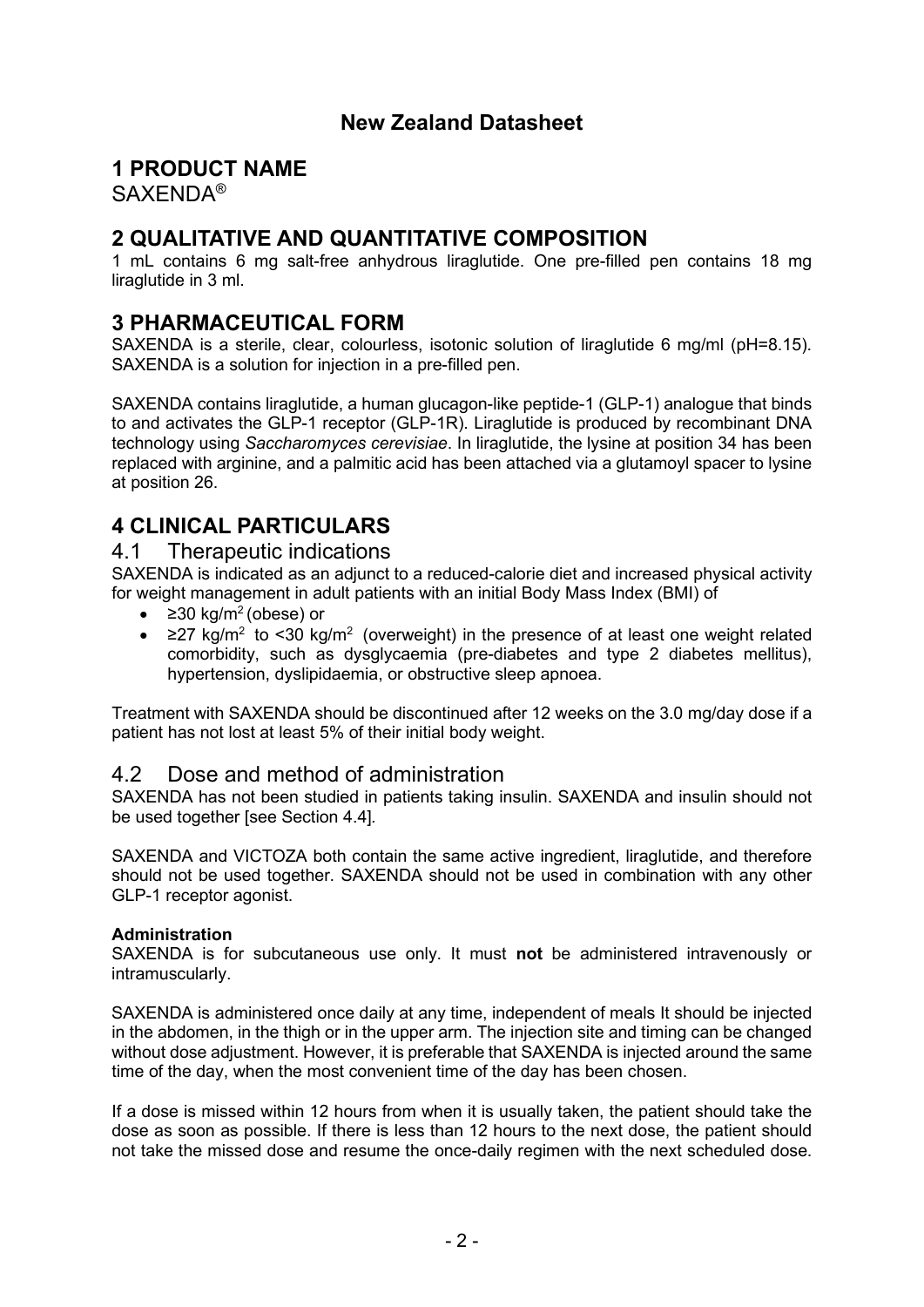An extra dose or an increase in dose should not be administered on the following day to make up for the missed dose.

SAXENDA should not be mixed with other injectable medicinal products (e.g. infusion fluids [see Section 4.4]).

### **Dosage**

The starting dose is 0.6 mg once daily. The dose should be increased to 3.0 mg daily in increments of 0.6 mg with at least one week intervals to improve gastro-intestinal tolerability (see Table 1). If escalation to the next dose step is not tolerated for two consecutive weeks, consider discontinuing treatment. Daily doses higher than 3.0 mg are not recommended.

|                         | <b>Dose</b>       | <b>Weeks</b> |
|-------------------------|-------------------|--------------|
|                         | 0.6 <sub>mg</sub> |              |
| Dose escalation         | 1.2 <sub>mg</sub> |              |
|                         | 1.8 <sub>mq</sub> |              |
|                         | 2.4 <sub>mg</sub> |              |
| <b>Maintenance dose</b> | 3.0 <sub>mg</sub> |              |

| Table 1 | <b>Dose Escalation schedule</b> |  |
|---------|---------------------------------|--|
|         |                                 |  |

The need for continued treatment should be re-evaluated whenever a new prescription is written and at least annually.

### Patients with type 2 diabetes

When initiating SAXENDA, consider reducing the dose of concomitantly administered insulin or insulin secretagogues (such as sulfonylureas) to reduce the risk of hypoglycaemia [see Sections 4.4 and 4.8].

SAXENDA is not a substitute for insulin.

*Specific patient groups:*

Elderly

> 65 years old:

No dosage adjustment is required based on age. Therapeutic experience in patients ≥ 75 years of age is limited and use in these patients is not recommended. SAXENDA should be used with caution in patients aged 65-74 years (see Sections 4.4 and 5.2).

#### Patients with hepatic impairment

SAXENDA is not recommended in patients with hepatic impairment [see Section 4.4)

#### Patients with renal impairment

No dose adjustment is required for patients with mild or moderate renal impairment (creatinine clearance ≥30 mL/min). There is limited experience in patients with severe renal impairment (creatinine clearance <30 ml/min). SAXENDA is currently not recommended for use in patients with severe renal impairment including patients with end-stage renal disease (see Sections 4.4 and 5.2).

#### Children and adolescents

The safety and efficacy of SAXENDA in children and adolescents below age 18 have not been established [see Section 5.1]. No data are available. SAXENDA is not indicated for use in paediatric patients.

Special precautions for disposal and other handling SAXENDA pen is for use by one person only.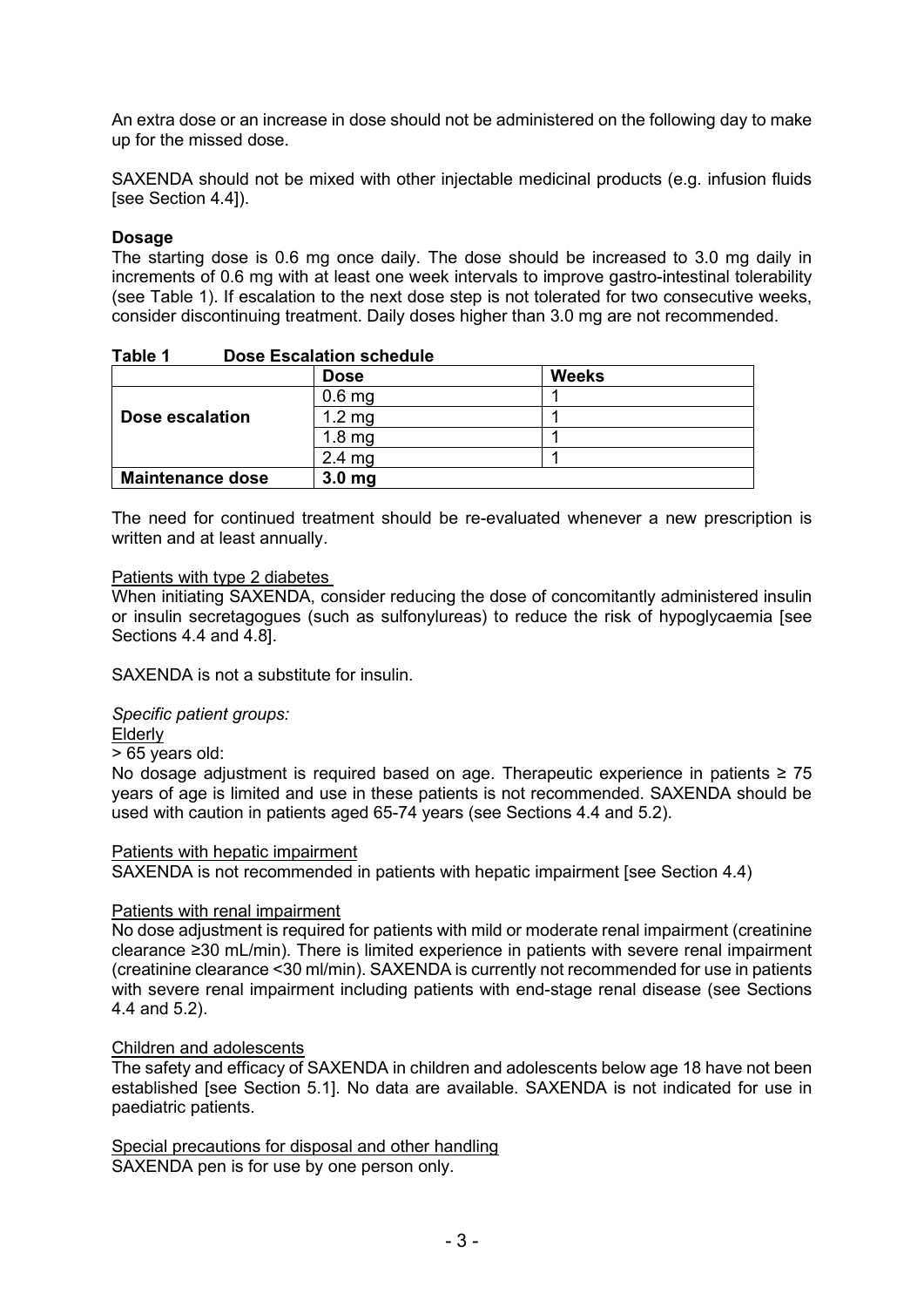SAXENDA should not be used if it does not appear clear and colourless, or almost colourless.

SAXENDA which has been frozen must not be used.

The pen is designed to be used with NovoFine disposable needles up to a length of 8 mm. Injection needles are not included.

The patient should be advised to discard the injection needle after each injection and store the pen without a needle attached. This may prevent blocked needles, contamination, infection, leakage of solution and inaccurate dosing.

### 4.3 Contraindications

SAXENDA is not to be used in patients with hypersensitivity to liraglutide or any of its excipients.

# 4.4 Special warnings and precautions for use

*General*

- SAXENDA must not be used as a substitute for insulin in patients with diabetes mellitus.
- SAXENDA and insulin should not be used together. SAXENDA has not been studied in patients taking insulin.
- SAXENDA is not indicated for the treatment of type 2 diabetes mellitus.
- SAXENDA is not indicated in patients with obesity secondary to endocrinological or eating disorders or to treatment with medicinal products that may cause weight gain,
- SAXENDA is not recommended in combination with other medicinal products intended for weight loss, including prescription medicines, over-the-counter medicines, and complementary medicines/herbal preparations. Efficacy and safety have not been established.

### *Cardiovascular events*

#### Increase in heart rate

An increase in heart rate with SAXENDA was observed in clinical trials [see ADVERSE EFFECTS].

Heart rate should be monitored at regular intervals consistent with good clinical practice. Patients should be informed of the symptoms of increased heart rate (palpitations or feelings of a racing heartbeat while at rest). For patients who experience a sustained increase in resting heart rate, SAXENDA should be discontinued.

The effect on the heart rate of co-administration of SAXENDA with other medicines that increase heart rate (e.g., sympathomimetic drugs) has not been evaluated. Consequently, coadministration of SAXENDA with these medicines should be undertaken with caution.

### *Dehydration, renal impairment and acute renal failure*

Patients treated with SAXENDA should be advised of the potential risk of dehydration in relation to gastrointestinal side effects and take precautions to avoid fluid depletion.

In patients treated with GLP-1 receptor agonists, including liraglutide, there have been reports of acute renal injury/failure and worsening of chronic renal failure, sometimes requiring haemodialysis [see Section 4.8]. Some of these events were reported in patients without known underlying renal disease. A majority of the reported events occurred in patients who had experienced nausea, vomiting, and diarrhoea leading to volume depletion. Some of the reported events occurred in patients receiving one or more medications known to affect renal function and volume status. Altered renal function has been reversed in many of the reported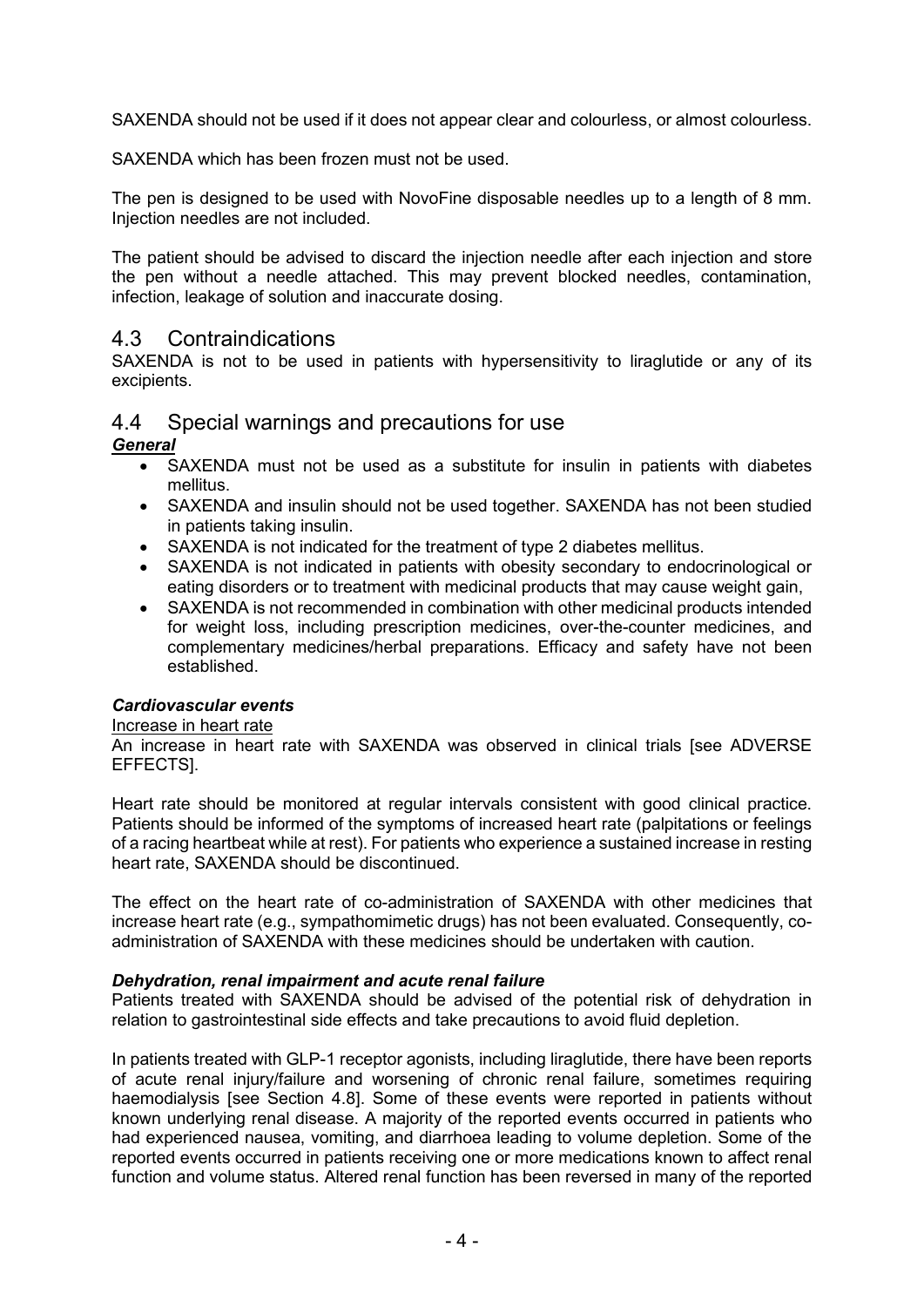cases with supportive treatment and discontinuation of potentially causative agents, including liraglutide. Use caution when initiating or escalating doses of SAXENDA in patients with renal impairment.

### *Patients with renal insufficiency*

The safety and efficacy of SAXENDA in patients with severe renal impairment have not been established.

SAXENDA is not recommended for use in patients with severe renal impairment, including end-stage renal disease.

### *Patients with hepatic insufficiency*

The safety and efficacy of SAXENDA in patients with hepatic insufficiency has not been studied. SAXENDA is not recommended in patients with hepatic insufficiency.

#### *Geriatrics (≥65 years of age)*

In SAXENDA clinical trials, 232 (6.9%) of the SAXENDA-treated patients were 65 years of age and over, and 17 (0.5%) of the SAXENDA treated patients were 75 years of age and over.

Patients ≥65 years may experience more gastrointestinal adverse reactions with SAXENDA than younger patients [see sub-sections above in Section 4.4 on *Dehydration, renal impairment and acute renal failure*]. No overall differences in safety or effectiveness were observed between these patients and younger patients. Use caution in patients aged 65-74 years. SAXENDA is not recommended in patients 75 years or older.

### *Paediatrics*

The efficacy and safety of SAXENDA have not been studied in paediatric patients. SAXENDA is not indicated for use in paediatric patients.

#### *Pancreatitis*

Acute pancreatitis has been observed with the use of GLP-1 receptor agonists. After initiation of SAXENDA, observe patients carefully for signs and symptoms of pancreatitis. Patients should be informed of the characteristic symptoms of acute pancreatitis. If pancreatitis is suspected, SAXENDA should be discontinued and appropriate management initiated. If acute pancreatitis is confirmed, SAXENDA should not be restarted.

In SAXENDA clinical trials, acute pancreatitis was confirmed by adjudication more commonly in SAXENDA-treated patients versus placebo-treated patients [see Section 4.8].

It is unknown whether patients with a history of pancreatitis are at increased risk for pancreatitis while using SAXENDA, since these patients were excluded from clinical trials. SAXENDA is not recommended for use in patients with a history of pancreatitis.

In the absence of other signs and symptoms of acute pancreatitis, elevations in pancreatic enzymes alone are not predictive of acute pancreatitis.

### *Cholelithiasis and cholecystitis*

In the SAXENDA clinical trials, cholelithiasis or cholecystitis was reported more commonly in SAXENDA-treated patients than in placebo-treated patients [see Section 4.8]. The majority of SAXENDA-treated patients with cholelithiasis or cholecystitis required cholecystectomy. Substantial or rapid weight loss can increase the risk of acute gallbladder disease; however the incidence was greater in SAXENDA-treated patients versus placebo-treated patients even after accounting for weight loss. Patients should be informed of the characteristic symptoms of cholelithiasis and cholecystitis.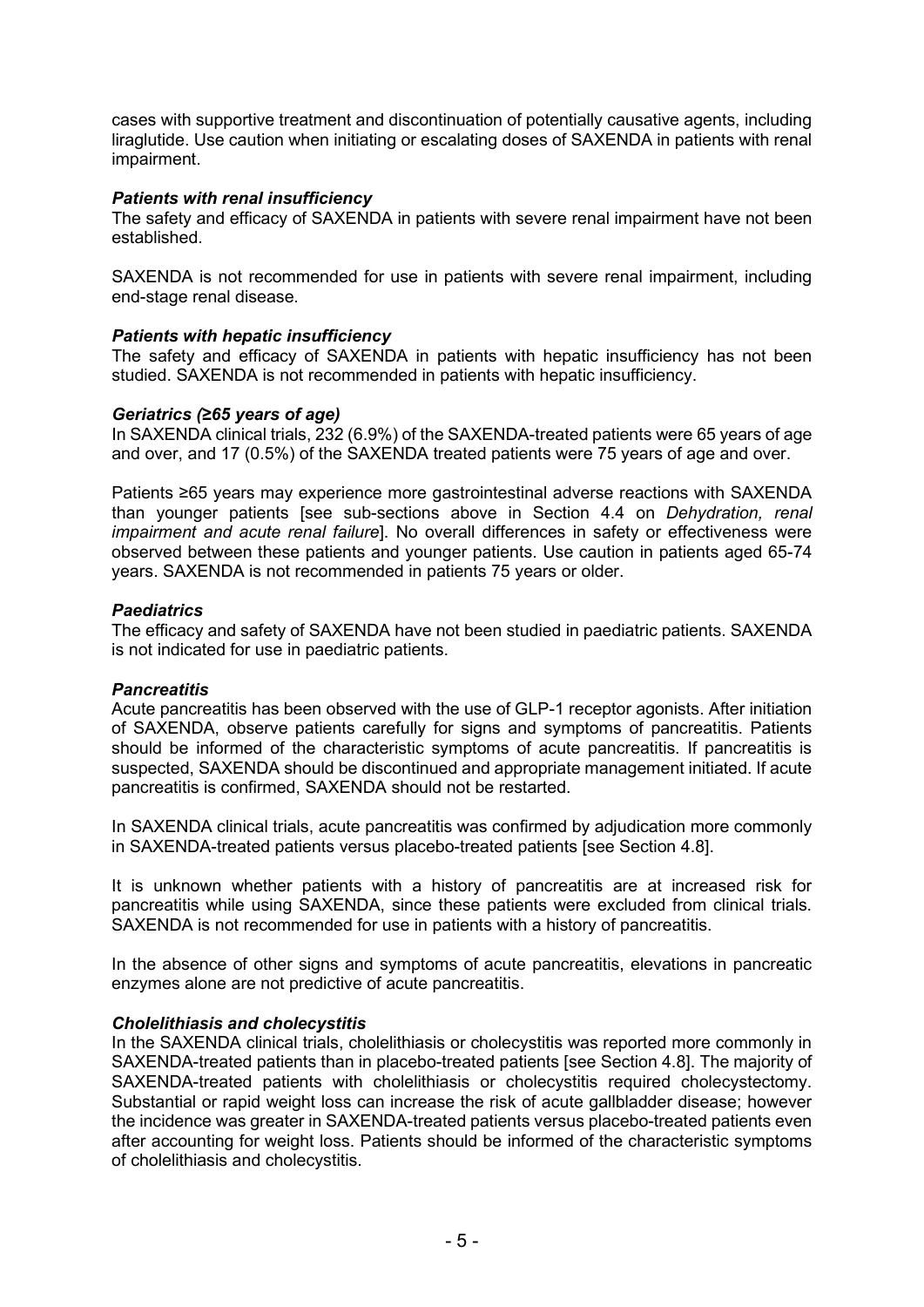### *Inflammatory bowel disease and diabetic gastroparesis*

There is limited experience in patients with inflammatory bowel disease and diabetic gastroparesis. SAXENDA is not recommended in these patients because it is associated with gastrointestinal adverse reactions, including nausea, vomiting and diarrhoea.

### *Hypoglycaemia with concomitant use of anti-diabetic therapy*

The risk of serious hypoglycaemia is increased when SAXENDA is used in combination with insulin secretagogues (e.g. sulfonylureas) in patients with type 2 diabetes [see Table 2 in Section 4.8]. The risk of hypoglycaemia can be lowered by a reduction in the dose of sulfonylurea.

The addition of SAXENDA in patients treated with insulin has not been evaluated. The SCALE-Diabetes trial excluded patients on insulin [see Section 5.1]. SAXENDA and insulin should not be used together.

SAXENDA can lower blood glucose. Monitor blood glucose parameters before starting SAXENDA and during SAXENDA treatment in patients with type 2 diabetes. If needed, adjust co-administered anti-diabetic medicines based on glucose monitoring and risk of hypoglycaemia.

### *Malignancies*

In the clinical development program for weight loss, there was no imbalance for all neoplasms, combined. However, when subgroup analyses were done by individual types of cancer, imbalances were identified, including, invasive breast cancer in women and colorectal neoplasms (mainly adenomas) [see Section 4.8].

### Thyroid C-cell tumours

Liraglutide caused thyroid C-cell adenomas and carcinomas in two-year studies in mice and rats. Such medullary thyroid cancers are extremely rare cancers in humans. C-cell neoplasia was observed in mice at subcutaneous doses ≥1mg/kg/day (relative exposure based on plasma AUC, ≥8) and in rats at all doses tested (≥0.075mg/kg/day subcutaneously; relative exposure, ≥0.5). No tumours or other C-cell proliferative changes were seen in monkeys treated with liraglutide for 20 months (≤5 mg/kg/day subcutaneously; relative exposure, ≤70). The findings in mice and rats are mediated by a specific GLP-1 receptor-mediated mechanism to which rodents are particularly sensitive. The relevance for humans is likely to be low but cannot presently be completely excluded.

### *Thyroid disease*

In clinical trials in type 2 diabetes, thyroid adverse events such as goitre have been reported, in particular in patients with pre-existing thyroid disease. Cases of increased blood calcitonin were also observed in the weight management clinical trials. SAXENDA should be used with caution in patients with thyroid disease.

### *Hypersensitivity reactions*

There have been reports of serious hypersensitivity reactions (e.g., anaphylactic reactions and angioedema) in patients treated with liraglutide. If a hypersensitivity reaction occurs, then the patient should discontinue SAXENDA and other suspect medicines and promptly seek medical advice.

Angioedema has been reported with other GLP-1 receptor agonists. Do not use SAXENDA in patients with a history of angioedema with another GLP-1 receptor agonist because such patients may be predisposed to angioedema with SAXENDA.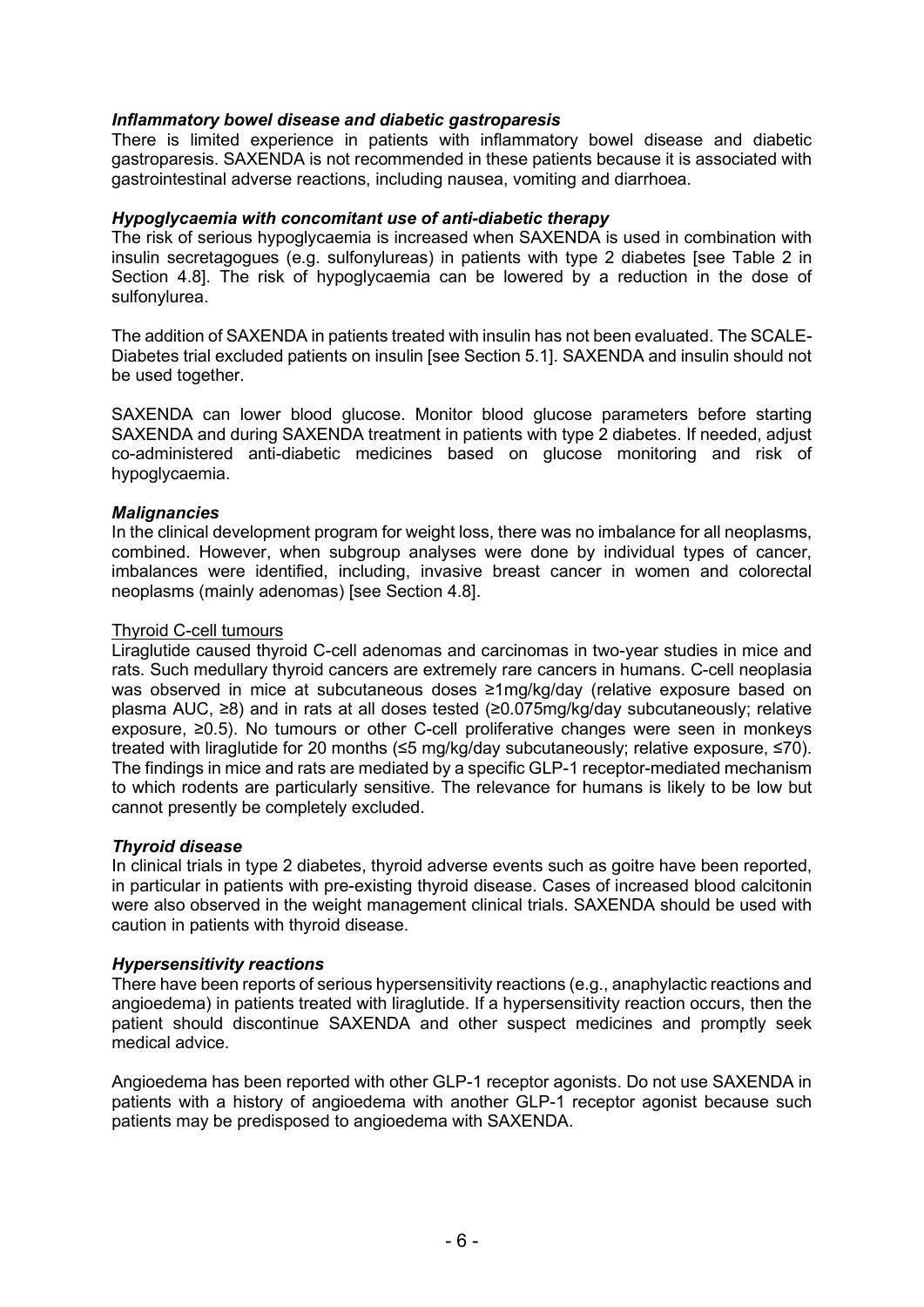### *Suicide behaviour and ideation*

Patients treated with SAXENDA should be monitored for the emergence of depression, suicide thoughts or behaviour, or any unusual changes in mood or behaviour. Discontinue SAXENDA in patients who experience suicidal thoughts or behaviours or who develop other symptoms of depression [see Section 4.8].

Patients with a history of major depressive disorder or other major psychiatric disorder were excluded from the SAXENDA clinical trials. Because of the lack of data on efficacy and safety in patients with a history of major depressive disorder or other major psychiatric disorder, SAXENDA is not recommended in these patients.

### 4.5 Interaction with other medicines and other forms of interaction No clinically significant drug interactions have been demonstrated with SAXENDA.

### *In vitro* **assessment of drug-drug interaction**

Liraglutide has shown very low potential for drug-drug pharmacokinetic interactions related to cytochrome P450 (CYP) and plasma protein binding.

### *In vivo* **assessment of drug-drug interaction**

The drug-drug interaction studies were performed at steady state with liraglutide 1.8 mg/day. The effect on rate of gastric emptying (paracetamol  $AUC_{0.5h}$ ) was equivalent between liraglutide 1.8 mg and 3.0 mg [see Section 5.1]. Administration of the interacting drugs was timed so that  $C_{\text{max}}$  of liraglutide (8-12 h) would coincide with the absorption peak of the coadministered drugs.

### **Oral Medications**

The delay of gastric emptying caused by liraglutide may impact absorption of concomitantly administered oral medicinal products. Interaction studies did not show any clinically relevant delay of absorption of the compounds that were studied, however clinically relevant interactions with other compounds where the effect is dependent on  $C_{\text{max}}$  and  $t_{\text{max}}$ , drugs with narrow therapeutic index, or medications associated with local gastrointestinal irritation (e.g. bisphosphonates, potassium chloride) cannot be excluded.

Few patients treated with liraglutide reported at least one episode of severe diarrhoea. Diarrhoea may affect the absorption of concomitant oral medicinal products.

### **Paracetamol (Acetaminophen)**

Liraglutide did not change the overall exposure of paracetamol following a single dose of 1000 mg, administered 8 hours after the dose of liraglutide at steady state. Paracetamol  $C_{\text{max}}$  was decreased by 31% and median  $t_{max}$  was delayed up to 15 min. No dose adjustment for concomitant use of paracetamol is required.

#### **Atorvastatin**

Liraglutide did not change the overall exposure of atorvastatin following single dose administration of atorvastatin 40 mg, administered 5 hours after the dose of liraglutide at steady state. Atorvastatin  $C_{\text{max}}$  was decreased by 38% and median  $t_{\text{max}}$  was delayed from 1 hour to 3 hours with liraglutide. Therefore, no dose adjustment of atorvastatin is required when given with liraglutide.

#### **Griseofulvin**

Liraglutide did not change the overall exposure of griseofulvin following administration of a single dose of griseofulvin 500 mg. Griseofulvin  $C_{\text{max}}$  increased by 37% while median  $t_{\text{max}}$  did not change. Dose adjustments of griseofulvin and other compounds with low solubility and high permeability are not required.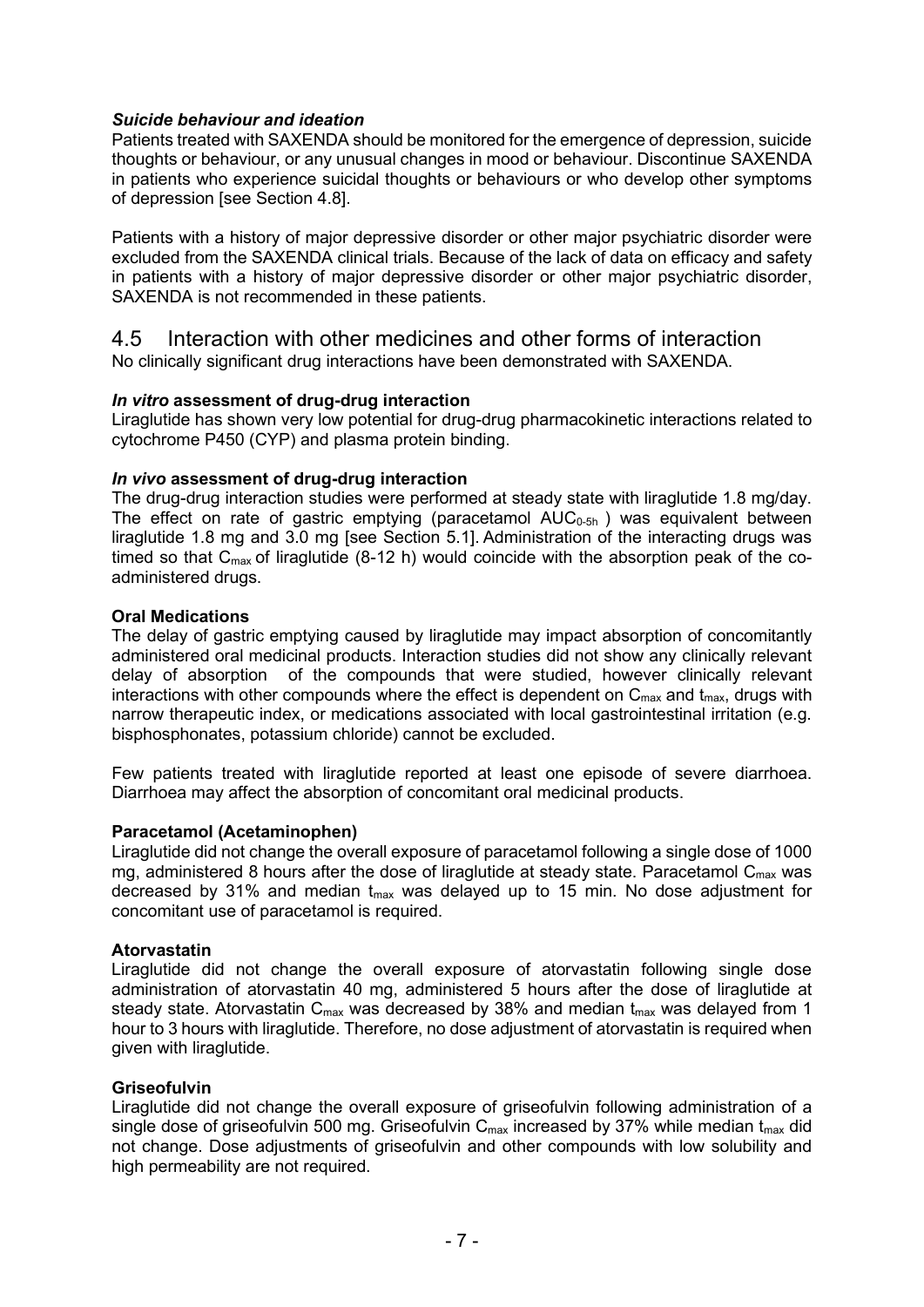## **Digoxin**

A single dose administration of digoxin 1 mg was administered 7 hours after the dose of liraglutide at steady state. The concomitant administration with liraglutide resulted in a reduction of digoxin AUC by 16%;  $C_{\text{max}}$  decreased by 31%. Digoxin median time to maximum concentration  $(t_{\text{max}})$  was delayed from 1 h to 1.5 h. No dose adjustment of digoxin is required based on these results.

### **Lisinopril**

A single dose administration of lisinopril 20 mg was administered 5 minutes after the dose of liraglutide at steady state. The co-administration with liraglutide resulted in a reduction of lisinopril AUC by 15%;  $C_{\text{max}}$  decreased by 27%. Lisinopril median  $t_{\text{max}}$  was delayed from 6 h to 8 h with liraglutide. No dose adjustment of lisinopril is required based on these results.

### **Oral contraceptives**

A single dose of an oral contraceptive combination product containing 0.03 mg ethinylestradiol and 0.15 mg levonorgestrel was administered under fed conditions and 7 hours after the dose of liraglutide at steady state. Liraglutide lowered ethinylestradiol and levonorgestrel  $C_{\text{max}}$  by 12% and 13%, respectively.  $T_{max}$  was delayed by 1.5 h with liraglutide for both compounds. There was no clinically relevant effect on the overall exposure (AUC) of ethinylestradiol. Liraglutide increased the levonorgestrel  $AUC_{0- $\infty}$  by 18%. The contraceptive effect is therefore$ anticipated to be unaffected when co-administered with liraglutide.

### **Warfarin and other coumarin derivatives**

No interaction study has been performed. A clinically relevant interaction with active substances with poor solubility or with narrow therapeutic index such as warfarin cannot be excluded. Upon initiation of liraglutide treatment in patients on warfarin or other coumarin derivatives, more frequent monitoring of INR (International Normalised Ratio) is recommended.

### **Insulin**

No pharmacokinetic or pharmacodynamic interactions were observed between liraglutide and insulin detemir when administering a single dose of insulin detemir 0.5 U/kg with liraglutide 1.8 mg at steady state in patients with type 2 diabetes.

## 4.6 Fertility, pregnancy and lactation

### **Effects on Fertility**

No adverse effects on fertility were observed in male and female rats given subcutaneous doses of liraglutide at ≤1mg/kg/day, yielding exposure to liraglutide (plasma AUC) 12-14 times higher than that of patients at the maximum recommended human dose.

### **Use in Pregnancy**

### Pregnancy Category: B3

Increased embryofoetal death and minor foetal skeletal abnormalities (kinked ribs) were observed in rats given liraglutide at 1 mg/kg/day by subcutaneous injection (yielding 12-times the plasma AUC in humans at the maximum recommended clinical dose). In rabbits treated at doses ≥0.01mg/kg/day (relative exposure, ≥0.2), there was retardation of foetal growth and an increased incidence of several minor skeletal and visceral abnormalities. Postnatal body weight gain was reduced in the offspring of rats treated with liraglutide during gestation and lactation. These findings may have occurred secondary to reduced maternal food consumption. Placental transfer of liraglutide and/or its metabolites was demonstrated in the animal species.

There are limited data from the use of SAXENDA in pregnant women. SAXENDA should not be used during pregnancy. If a patient wishes to become pregnant, or pregnancy occurs, treatment with SAXENDA should be discontinued.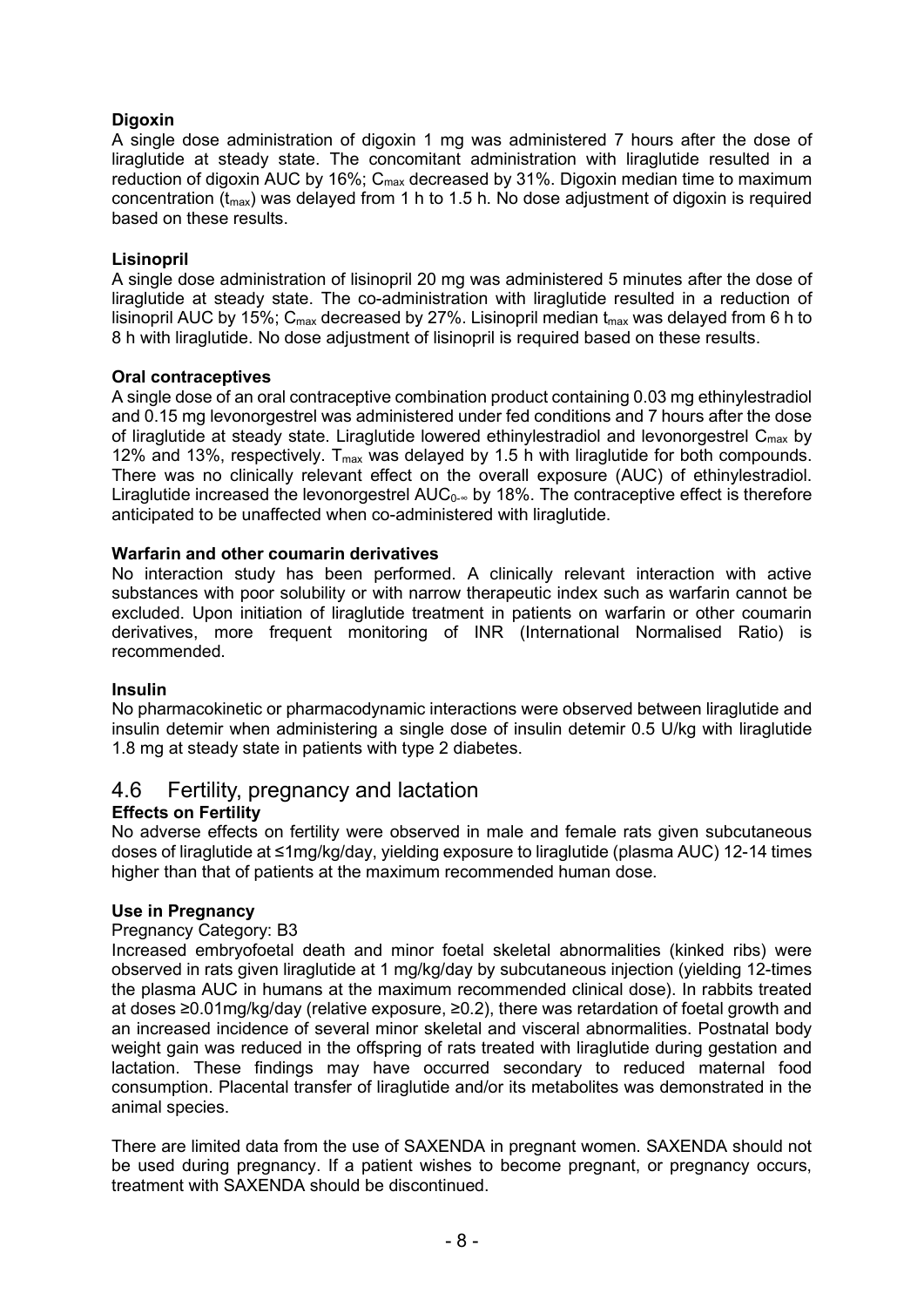### **Use in Lactation**

It is not known whether liraglutide is excreted in human milk. Studies in lactating rats have shown that the transfer of liraglutide and metabolites of close structural relationship into milk is low. Non-clinical studies have shown a treatment related reduction of neonatal growth in suckling rat pups. Due to lack of experience, SAXENDA must not be used during breastfeeding.

## 4.7 Effects on ability to drive and use machines

No studies on the effects on the ability to drive and use machines have been performed. Patients with type 2 diabetes should be advised to take precautions to avoid hypoglycaemia while driving and using machines in particular when SAXENDA is used in combination with a sulphonylurea.

## 4.8 Undesirable effects

### **Summary of safety profile**

Overall, gastrointestinal reactions were the most frequently reported adverse reactions during treatment with SAXENDA: nausea, vomiting, diarrhoea and constipation reported by > 10% of subjects, see section '*Description of selected adverse reactions'* below.

### **Tabulated summary of adverse reactions**

The data below reflect exposure to SAXENDA in four randomised, double-blind, placebo controlled, multicentre Phase 3 clinical trials, one of 32-weeks duration and three of 56-weeks duration, and one Phase 2 supportive trial in 469 adult patients.

In clinical trials, 9.8% of patients treated with SAXENDA prematurely discontinued treatment due to adverse reactions, compared with 4.3% of placebo-treated patients. Adverse reactions reported in greater than or equal to 1% of SAXENDA treated patients and more frequently than in placebo patients are shown in Table 2.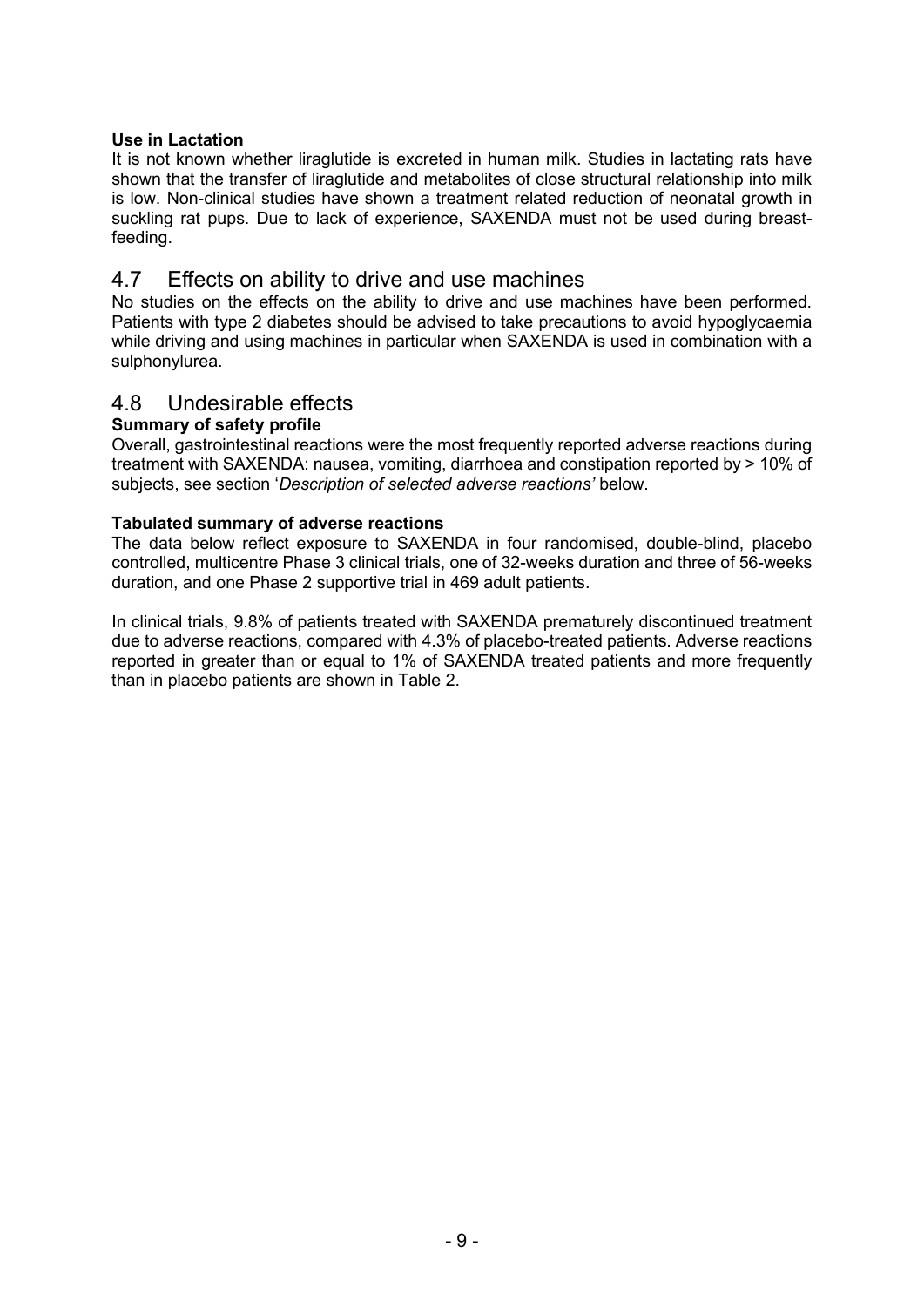|                                              | <b>SAXENDA</b>   | <b>Placebo</b>   |
|----------------------------------------------|------------------|------------------|
| <b>System Organ Class</b>                    | $N = 3384$       | $N = 1941$       |
| <b>Preferred Term</b>                        | %                | %                |
| <b>Gastrointestinal Disorders</b>            |                  |                  |
| Nausea                                       | 39.3             | 13.8             |
| Diarrhoea                                    | 20.9             | 9.9              |
| Constipation                                 | 19.4             | 8.5              |
| Vomiting                                     | 15.7             | 3.9              |
| Dyspepsia                                    | 9.6              | 2.7              |
| <b>Abdominal Pain Upper</b>                  | 5.1              | 2.7              |
| Abdominal distension                         | $\overline{4.5}$ | $\overline{3.0}$ |
| Eructation                                   | 4.5              | $0.\overline{2}$ |
| Flatulence                                   | 4.0              | 2.5              |
| Gastroesophageal Reflux Disease              | 4.7              | 1.7              |
| Dry Mouth                                    | 2.3              | 1.0              |
| <b>Gastritis</b>                             | 1.4              | 1.1              |
| <b>Metabolism</b><br>and<br><b>Nutrition</b> |                  |                  |
| <b>Disorders</b>                             |                  |                  |
| Hypoglycaemia*                               | 1.6              | 1.1              |
| <b>Disorders</b><br>General<br>and           |                  |                  |
| <b>Administration Site Conditions</b>        |                  |                  |
| Injection site reactions                     | 9.0              | 1.7              |
| Fatigue                                      | 7.5              | 4.6              |
| Asthenia                                     | 2.1              | 0.8              |
| <b>Nervous System Disorders</b>              |                  |                  |
| Headache                                     | 13.6             | 12.6             |
| <b>Dizziness</b>                             | 6.9              | 5.0              |
| Dysgeusia                                    | 1.6              | 0.8              |
| <b>Hepatobiliary Disorders</b>               |                  |                  |
| Cholelithiasis***                            | 1.5              | 0.5              |
| <b>Psychiatric disorders</b>                 |                  |                  |
| Insomnia**                                   | 2.4              | 1.7              |
| Investigations                               |                  |                  |
| Increased lipase                             | 5.3              | 2.2              |
| Increased amylase                            | $\overline{1.4}$ | $\overline{0.7}$ |

### **Table 2 Adverse reactions reported in ≥1% of patients on SAXENDA and more frequently than in placebo patients**

\*Hypoglycaemia (based on self-reported symptoms by patients and not confirmed by blood glucose measurements) reported in patients without type 2 diabetes treated with SAXENDA in combination with diet and exercise. Please see below for further information regarding hypoglycaemia.

\*\* Insomnia was mainly seen during the first 3 months of treatment;

\*\*\* See Section 4.4

### **Less common AE's in Clinical Trials (<1%)**

Adverse reactions are listed by system organ class using the frequency categories uncommon (≥1/1,000 to <1/100) and rare (≥1/10,000 to < 1/1,000).

*Gastrointestinal disorders*: Uncommon – pancreatitis

*Metabolism and nutrition disorders*: Uncommon – dehydration

*General disorders and administration site conditions*: Uncommon – malaise

*Hepatobiliary disorders*: Uncommon – cholecystitis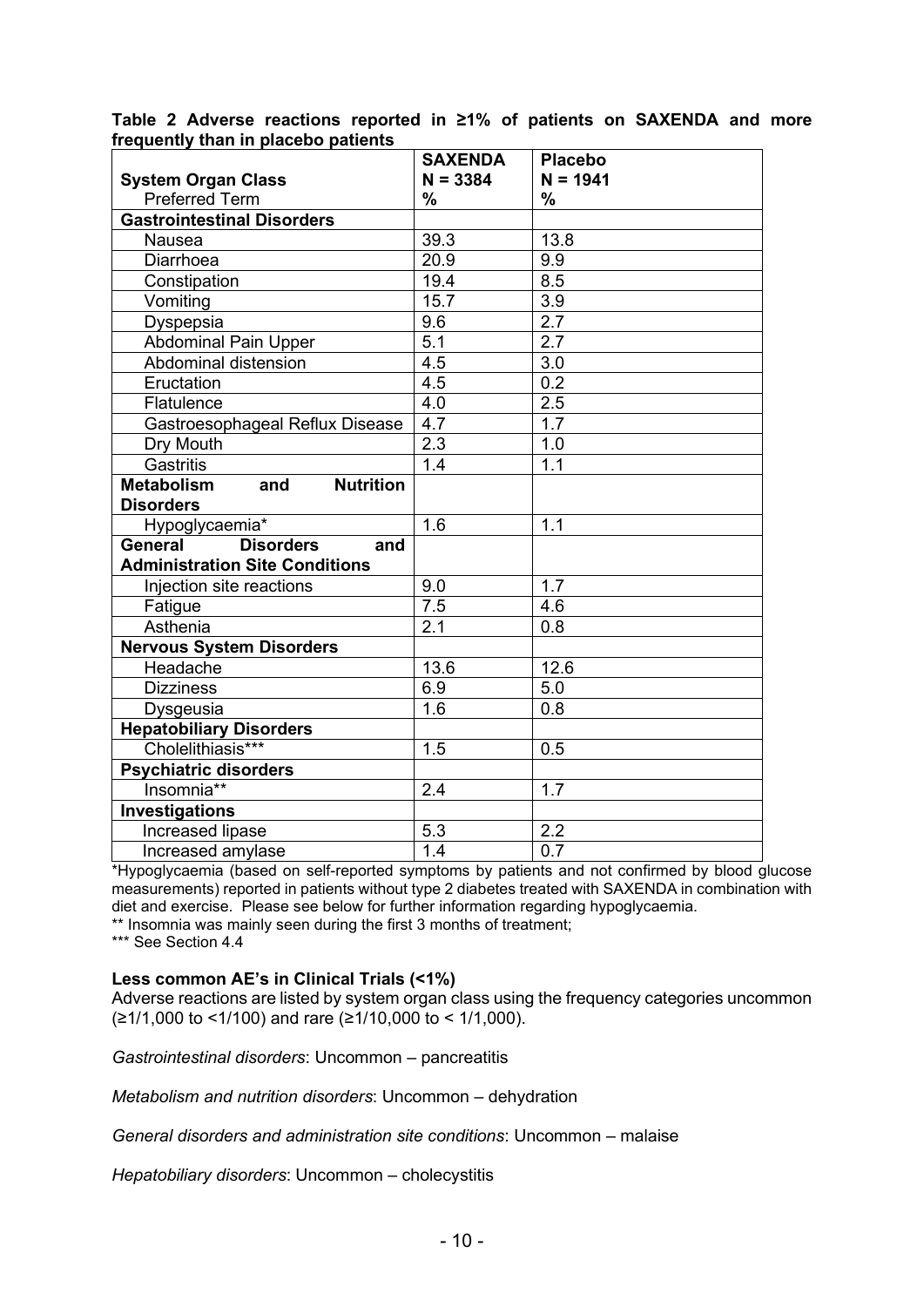*Immune system disorders*: Rare – anaphylactic reaction *Cardiac disorders*: Uncommon – tachycardia

*Skin and subcutaneous tissue disorders*: Uncommon – urticaria

*Renal and urinary disorders*: Rare – acute renal failure, renal impairment

#### **Description of selected adverse events**

*Cardiovascular events*

### Heart rate increase

Mean increases in resting heart rate of 2 to 3 beats per minute (bpm) were observed with routine clinical monitoring in SAXENDA-treated patients compared to placebo in clinical trials. More patients treated with SAXENDA, compared with placebo, had changes from baseline at two consecutive visits of more than 10 bpm (34% versus 19%); and 20 bmp (5% versus 2%). At least one resting heart rate exceeding 100 bpm was recorded for 6% of SAXENDA-treated patients compared with 4% of placebo-treated patients, with this occurring at two consecutive study visits for 0.9% and 0.3%, respectively. Tachycardia was reported as an adverse reaction in 0.6% of SAXENDA-treated patients and in 0.1% of placebo-treated patients [see Section 4.4].

In a clinical pharmacology trial that monitored heart rate continuously for 24 hours, SAXENDA treatment was associated with a heart rate that was 4 to 9 bpm higher than that observed with placebo.

### Major adverse cardiovascular events

Major adverse cardiovascular events (MACE) were adjudicated by an external independent group of experts and defined as non-fatal myocardial infarction, non-fatal stroke, and cardiovascular death. From the 5 double-blind controlled phase 2 and phase 3 clinical trials there were 6 (0.1%) confirmed MACE for SAXENDA-treated patients and 10 (0.5%) for placebo-treated patients. The hazard ratio and 95% CI was 0.33 [0.12; 0.90] for Saxenda versus placebo. Favourable trends for cardiovascular disease in pre-market trials (that were not powered for this endpoint and who enrolled low-risk patients) did not necessarily provide reassurance of cardiovascular safety.

The Liraglutide Effect and Action in Diabetes Evaluation of Cardiovascular Outcomes Results (LEADER) study provides some supportive evidence for the use of liraglutide in cardiovascular disease. Extrapolation of the results of LEADER to SAXENDA is to be performed with caution given that the maintenance dose of SAXENDA is 3.0 mg per day (versus 1.8 mg per day in the LEADER trial), and that the patient population treated in LEADER all had type 2 diabetes mellitus, were of a high CV risk, and were significantly older than SAXENDA patients on average. The duration of exposure to liraglutide was between 3.5 and 5 years. The mean age was 64 years and the mean BMI was 32.5 kg/m². Mean baseline HbA1c was 8.7%. Liraglutide significantly reduced the rate of major adverse cardiovascular events (primary endpoint events, MACE) vs. placebo (3.41 vs. 3.90 per 100 patient years' of observation in the liraglutide and placebo groups, respectively) with a risk reduction of 13%.

### Cardiac conduction disorders and PR interval prolongation

A prolongation of the mean PR interval of up to 10 ms was reported with SAXENDA treatment in a clinical trial in healthy volunteers, using lower doses than recommended for weight management.

In SAXENDA clinical trials, the incidence of cardiac conduction disorders (e.g., first degree atrioventricular [AV] block) was higher with SAXENDA than placebo; 11 (0.3%) of 3384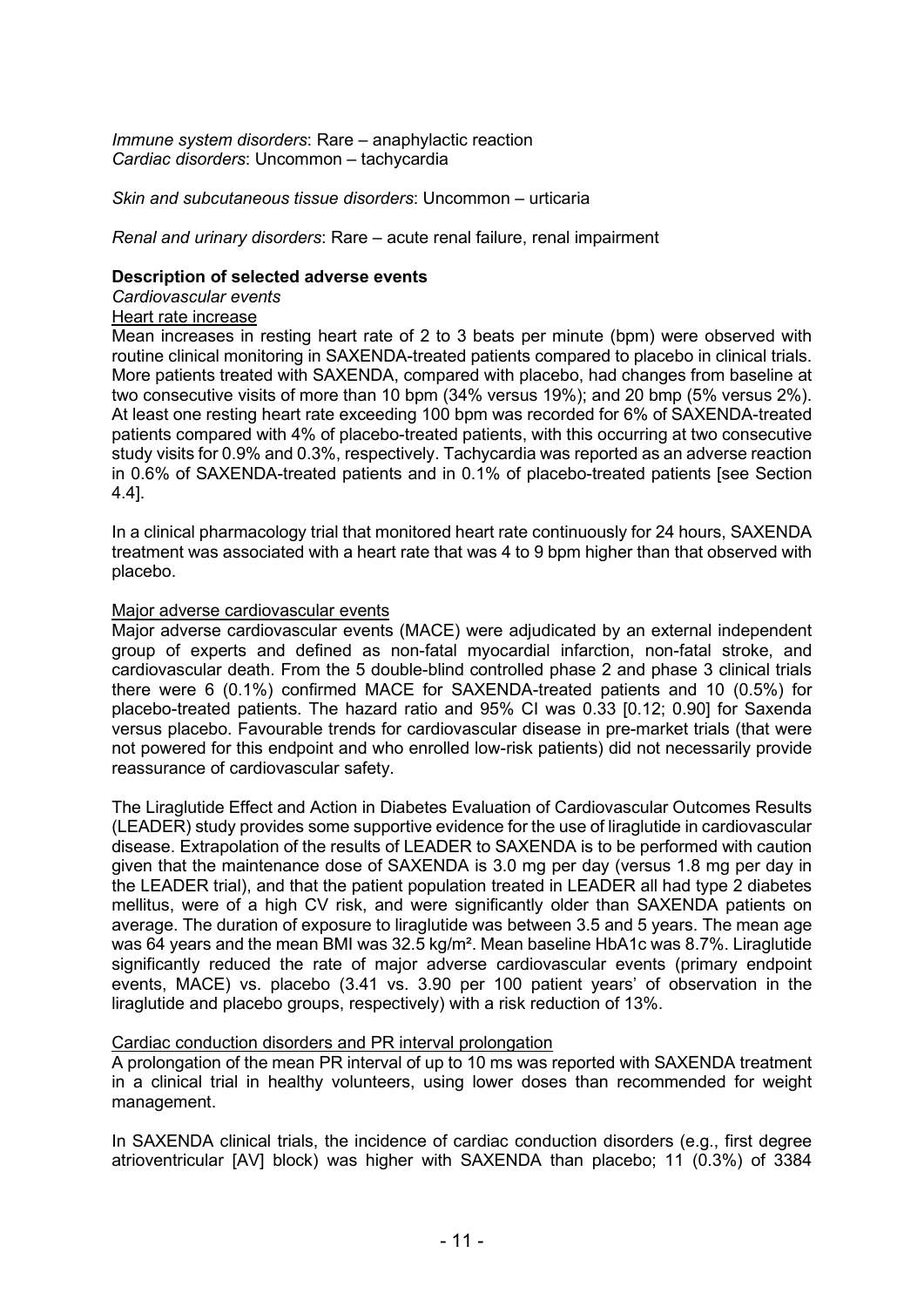SAXENDA-treated patients compared with none of the 1941 placebo-treated patients had a cardiac conduction disorder [see Section 4.4, Cardiac conduction disorders].

### *Hypoglycaemia in patients without type 2 diabetes*

In clinical trials in overweight or obese patients without type 2 diabetes treated with SAXENDA in combination with diet and exercise no severe hypoglycaemic events (requiring third party assistance) were reported. Symptoms of hypoglycaemic events were reported by 1.6 % of patients treated with SAXENDA and 1.1% of patients treated with placebo; however, these events were not confirmed by blood glucose measurements. The majority of events were mild.

#### *Hypoglycaemia in patients with type 2 diabetes*

In a clinical trial in overweight or obese patients with type 2 diabetes treated with SAXENDA in combination with diet and exercise, hypoglycaemic events were accompanied by blood glucose measurements and classified accordingly. Severe hypoglycaemia (requiring third party assistance) was reported by 0.7% of patients treated with SAXENDA and only in patients concomitantly treated with sulfonylurea. Also, in these patients documented symptomatic hypoglycaemia (defined as plasma glucose ≤3.9 mmol/L accompanied by symptoms) was reported by 43.6% of patients treated with SAXENDA and in 27.3% of patients treated with placebo. Among patients not concomitantly treated with sulfonylurea, 15.7% of patients treated with SAXENDA and 7.6% of patients treated with placebo reported documented symptomatic hypoglycaemic events.

#### *Gastrointestinal adverse reactions*

In SAXENDA clinical trials, 68% of SAXENDA-treated patients and 39% of placebo-treated patients reported gastrointestinal disorders; the most frequently reported was nausea (39% versus 14%). The percentage of patients reporting nausea declined as treatment continued. Other common adverse reactions that occurred at higher incidence among SAXENDA-treated patients included diarrhoea, constipation, vomiting, dyspepsia, abdominal pain, dry mouth, gastritis, gastroesophageal reflux, flatulence, eructation, and abdominal distension. Episodes of gastrointestinal events leading to discontinuation of therapy were: SAXENDA 6.2% versus placebo: 0.8% [see Section 4.4].

Most episodes of nausea were mild to moderate, transient and the majority did not lead to discontinuation of therapy. The reactions usually occurred during the first weeks of treatment and diminished within a few days or weeks on continued treatment.

Patients older than 65 years of age may experience more gastrointestinal effects when treated with SAXENDA [see Section 4.4].

Patients with mild or moderate renal impairment (creatinine clearance ≥30 mL/min) may experience more gastrointestinal effects when treated with SAXENDA.

#### *Acute renal failure*

In patients treated with GLP-1 receptor agonists, including liraglutide, there have been reports of acute renal injury/failure and worsening chronic renal failure, sometimes requiring haemodialysis. Some of these events were reported in patients without known underlying renal disease. A majority of reported events occurred in patients who had experienced nausea, vomiting, or diarrhoea leading to volume depletion [see Section 4.4]. Some of the reported events occurred in patients receiving one or more medications known to affect renal function and volume status. Altered renal function has been reversed in many of the reported cases with supportive treatment and discontinuation of potentially causative agents, including liraglutide.

*Malignancy* Breast cancer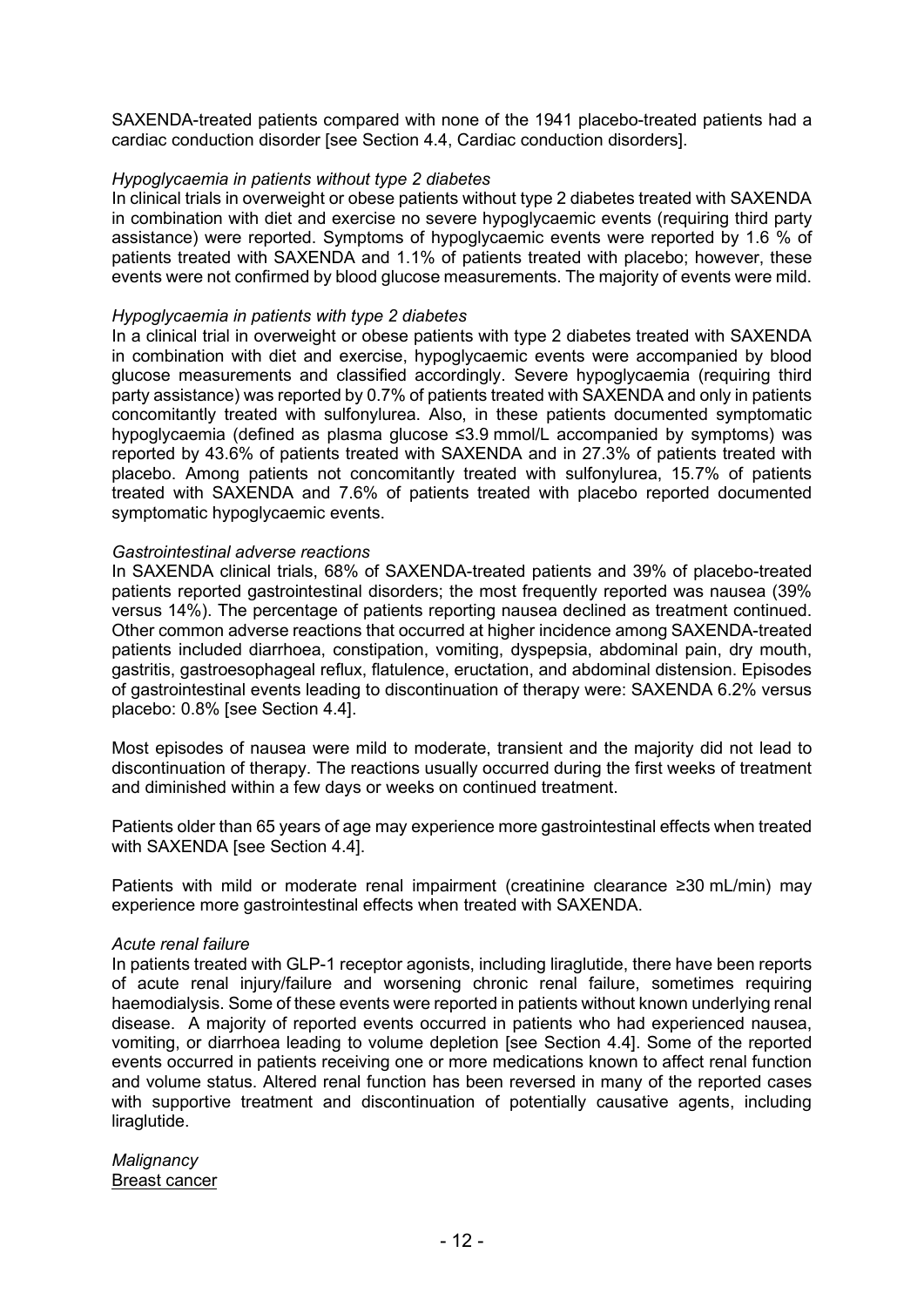In SAXENDA clinical trials, breast cancer confirmed by adjudication was reported in 17 (0.7%) of 2379 SAXENDA-treated women compared with 3 (0.2%) of 1300 placebo-treated women, including invasive cancer (13 SAXENDA-treated versus 2 placebo-treated women) and ductal carcinoma in situ (4 versus 1). The majority of cancers were estrogen- and progesteronereceptor positive. There were too few cases to determine whether these cases were related to SAXENDA. In addition, there are insufficient data to determine whether SAXENDA has an effect on pre-existing breast neoplasia.

### Colorectal neoplasms

In SAXENDA clinical trials, benign colorectal neoplasms (mostly colon adenomas) confirmed by adjudication were reported in 20 (0.6%) of 3291 SAXENDA-treated patients compared with 7 (0.4%) of 1843 placebo-treated patients. Six positively adjudicated cases of malignant colorectal carcinoma were reported in 5 SAXENDA-treated patients and 1 in a placebo-treated patient.

### Papillary thyroid cancer

In SAXENDA clinical trials, papillary thyroid carcinoma, confirmed by adjudication, was reported in 8 (0.2%) of 3291 SAXENDA-treated patients compared with no cases among 1843 placebo-treated patients. Four of these papillary thyroid carcinomas were less than 1 cm in greatest diameter and 4 were diagnosed in surgical pathology specimens after thyroidectomy.

### *Immunogenicity*

Consistent with the potentially immunogenic properties of protein and peptide pharmaceuticals, patients may develop anti-liraglutide antibodies following treatment with SAXENDA. In clinical trials, 2.5% of SAXENDA treated patients developed anti-liraglutide antibodies*.* Antibody formation has not been associated with reduced efficacy of SAXENDA.

#### *Injection site reactions*

Injection site reactions have been reported in patients treated with SAXENDA. These reactions have usually been mild and transitory and the majority resolved during continued treatment.

#### *Pancreatitis*

Few cases of acute pancreatitis have been reported during long-term clinical trials with liraglutide [See Section 4.4]. In SAXENDA clinical trials, acute pancreatitis was confirmed by adjudication in 9 (0.3%) of 3291 SAXENDA-treated patients versus 2 (0.1%) of 1843 placebotreated patients. In addition, there were 2 cases of acute pancreatitis in SAXENDA-treated patients who prematurely withdrew from the clinical trials, occurring 74 and 124 days after the last dose. There were two additional cases in SAXENDA-treated patients, one during an offtreatment follow-up period within 2 weeks of discontinuing SAXENDA, and one that occurred in a patient who completed treatment and was off treatment for 106 days.

#### *Allergic reactions*

Few cases of anaphylactic reactions with symptoms such as hypotension, palpitations, dyspnoea or oedema have been reported with marketed use of liraglutide. Anaphylactic reactions may potentially be life threatening.

#### *Suicidal behaviour and ideation*

In the SAXENDA clinical trials, 9 (0.3%) of 3384 SAXENDA-treated patients and 2 (0.1%) of the 1941 placebo-treated patients reported suicide ideation; one of the SAXENDA-treated patients attempted suicide [See Section 4.4].

### *Hypotension*

Adverse reactions related to hypotension (i.e., reports of hypotension, orthostatic hypotension, circulatory collapse, and decreased blood pressure) were reported more frequently with SAXENDA (1.1%) compared with placebo (0.5%) in SAXENDA clinical trials. Systolic blood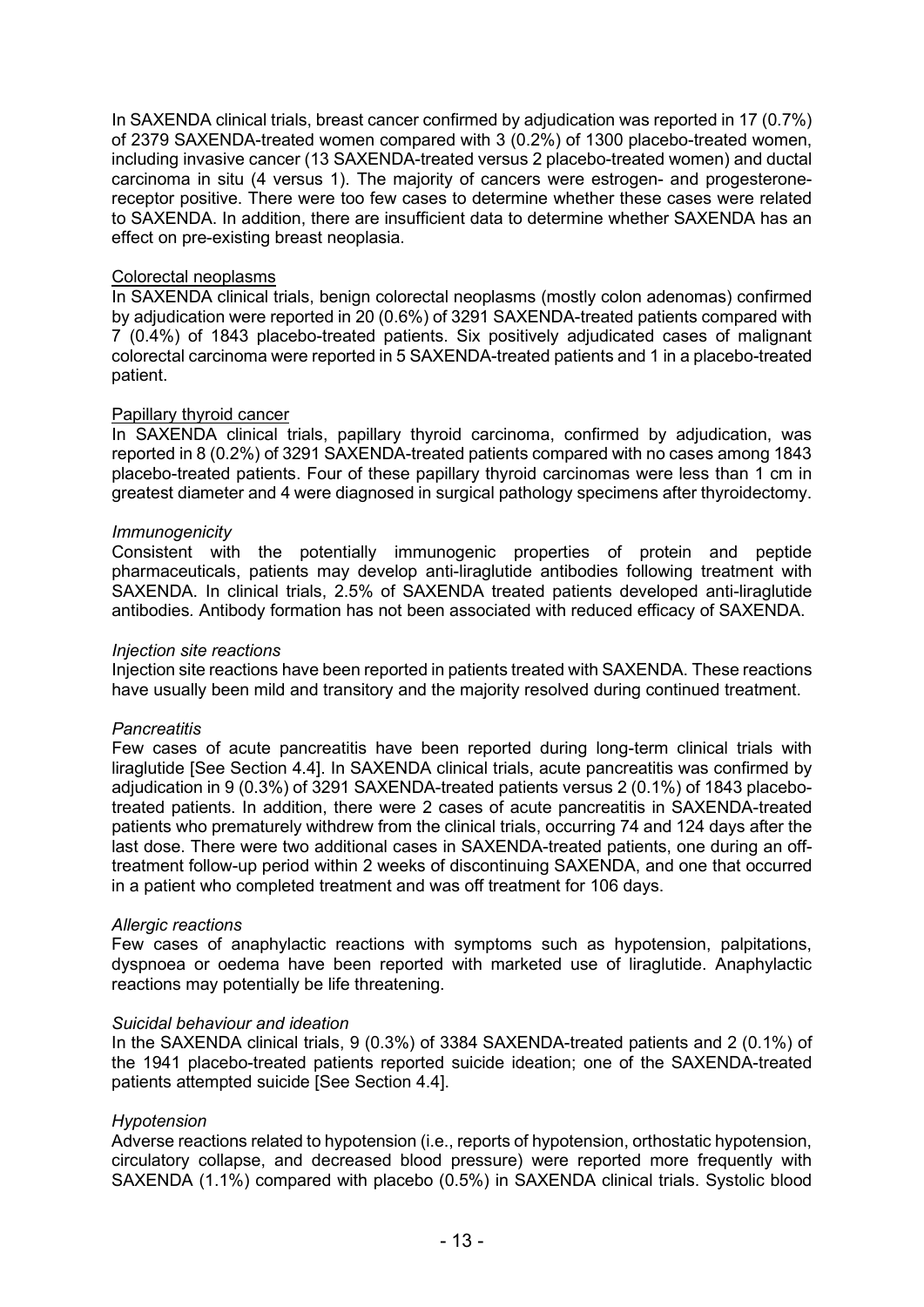pressure decreases to less than 80 mmHg were observed in 4 (0.1%) SAXENDA-treated patients compared with no placebo-treated patients. One of the SAXENDA-treated patients had hypotension associated with gastrointestinal adverse reactions and renal failure [See Section 4.4].

### *Laboratory Abnormalities*

### Liver Enzymes

Increases in alanine aminotransferase (ALT) greater than or equal to 10 times the upper limit of normal were observed in 5 (0.15%) SAXENDA-treated patients (two of whom had ALT greater than 20 and 40 times the upper limit of normal) compared with 1 (0.05%) placebotreated patient during the SAXENDA clinical trials. Because clinical evaluation to exclude alternative causes of ALT and aspartate aminotransferase (AST) increases was not done in most cases, the relationship to SAXENDA is uncertain. Some increases in ALT and AST were associated with other confounding factors (such as gallstones).

### **Serum Calcitonin**

Calcitonin, a biological marker of MTC, was measured throughout the clinical development program [see Section 4.4]. More patients treated with SAXENDA in the clinical trials were observed to have high calcitonin values during treatment, compared with placebo. The proportion of patients with calcitonin greater than or equal to 2 times the upper limit of normal at the end of the trial was 1.2% in SAXENDA-treated patients and 0.6% in placebo-treated patients. Calcitonin values greater than 20 ng/L at the end of the trial occurred in 0.5% of SAXENDA-treated patients and 0.2% of placebo-treated patients; among patients with pretreatment serum calcitonin less than 20 ng/L, none had calcitonin elevations to greater than 50 ng/L at the end of the trial.

### *Post-marketing adverse effects*

The following adverse reactions have been reported during post approval use of liraglutide, the active ingredient of SAXENDA. Because these reactions are reported voluntarily from a population of uncertain size it is not always possible to reliably estimate their frequency or establish a causal relationship to drug exposure.

### *Gastrointestinal disorders*

• Acute pancreatitis, haemorrhagic and necrotising pancreatitis

*General disorders and administration site conditions* 

- Allergic reactions: Urticaria, rash and pruritus
- Malaise

*Immune system disorders*

• Angioedema and anaphylactic reactions

- *Metabolism and nutrition disorders* 
	- Dehydration resulting from nausea, vomiting and diarrhoea

*Renal and urinary disorders*

- Increased serum creatinine, acute renal failure or worsening of chronic renal failure, sometimes requiring haemodialysis
- *Cardiac disorders*
	- increased heart rate

### Reporting of suspected adverse reactions

Reporting suspected adverse reactions after authorisation of the medicine is important. It allows continued monitoring of the benefit/risk balance of the medicine. Healthcare professionals are asked to report any suspected adverse reactions <https://nzphvc.otago.ac.nz/reporting>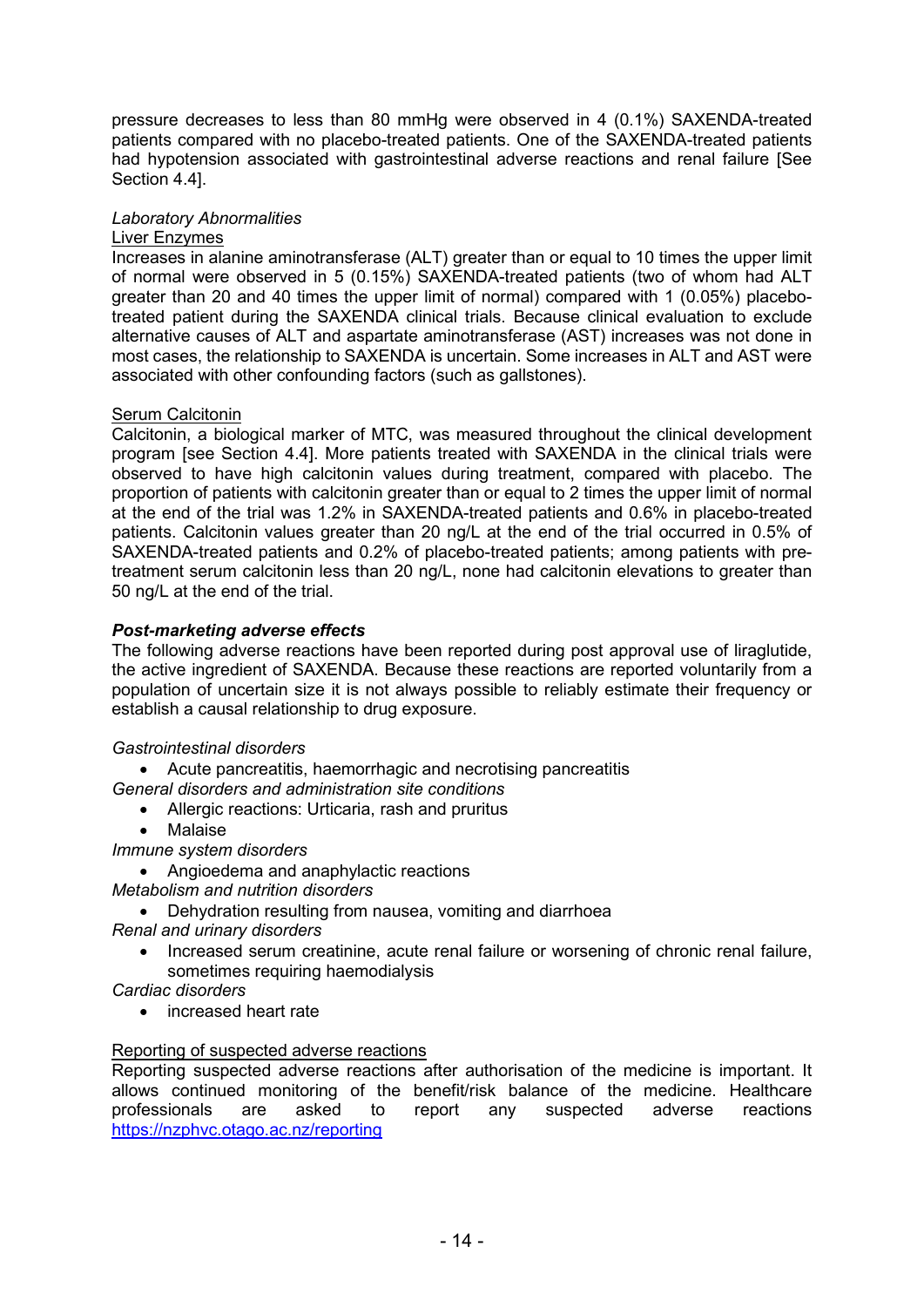## 4.9 Overdose

From clinical trials and marketed use of liraglutide, deliberate or accidental administration of doses up to 24 times the recommended maintenance dose (72 mg) have been reported, including one case of a 6-fold overdose (18 mg daily) given for 7 months. These included instances where patients needed hospitalisation either due to severe events of vomiting, nausea and diarrhoea, or as a precaution. In some reports glucose infusion was administered. Severe hypoglycaemia has also been observed. All patients were reported to have recovered from the events without complications.

In the event of overdosage, appropriate supportive treatment should be initiated according to the patient's clinical signs and symptoms. The patient should be observed for clinical signs of dehydration and blood glucose should be monitored. For advice on the management of overdose please contact the National Poisons Centre on 0800 POISON (0800 764766).

# **5 PHARMACOLOGICAL PROPERTIES**

5.1 Pharmacodynamic properties

Pharmacotherapeutic Group: Drugs used in diabetes, glucagon-like peptide-1 (GLP-1) analogues: ATC code A10BJ02.

Liraglutide is an acylated human GLP-1 analogue with 97% amino acid sequence homology to endogenous human GLP-1. Like endogenous GLP-1, liraglutide binds to and activates the GLP-1R. Liraglutide is relatively stable against metabolic degradation and has a plasma halflife of 13 hours after subcutaneous administration.

Unlike native GLP-1, liraglutide has a pharmacokinetic and pharmacodynamic profile in humans suitable for once daily administration. Following subcutaneous administration, the protracted action profile is based on three mechanisms: self-association (which results in slow absorption), binding to albumin and enzymatic stability towards the DPP-IV and NEP enzymes, resulting in a long plasma half-life.

GLP-1 is a physiological regulator of appetite and food intake and GLP-1R is present in several areas of the brain involved in appetite regulation as well as the intestine. In animal studies, peripheral administration of liraglutide led to uptake in specific brain regions including the hypothalamus, where liraglutide, via specific activation of the GLP-1R, increased key satiety and decreased key hunger signals. Transient inhibition of gastric emptying was also observed.

GLP-1 receptors are also expressed in specific locations in the heart, vasculature, immune system, and kidneys. In mouse models of atherosclerosis liraglutide prevented aortic plaque progression and reduced the expression of genes related to inflammation in aortic tissue. In addition, liraglutide had a beneficial effect on plasma lipids, decreasing plasma triglyceride, total cholesterol, LDL and VLDL, and increasing HDL. Liraglutide did not reduce the plaque size of already established plaques.

Liraglutide lowers body weight through decreased food intake and loss of predominantly fat mass. Liraglutide does not increase 24-hour energy expenditure. Liraglutide affects the four main components of appetite. Liraglutide regulates appetite by increasing feelings of fullness and satiety, while lowering feelings of hunger and prospective food consumption.

Liraglutide also has effects on glucose homeostasis, resulting in lowering of fasting and postprandial glucose. Liraglutide stimulates insulin secretion, lowers inappropriately high glucagon secretion in a glucose-dependent manner and improves beta-cell function. The mechanism of blood glucose lowering also may involve a minor delay in gastric emptying. [see Section 4.5].

### *Pharmacodynamics*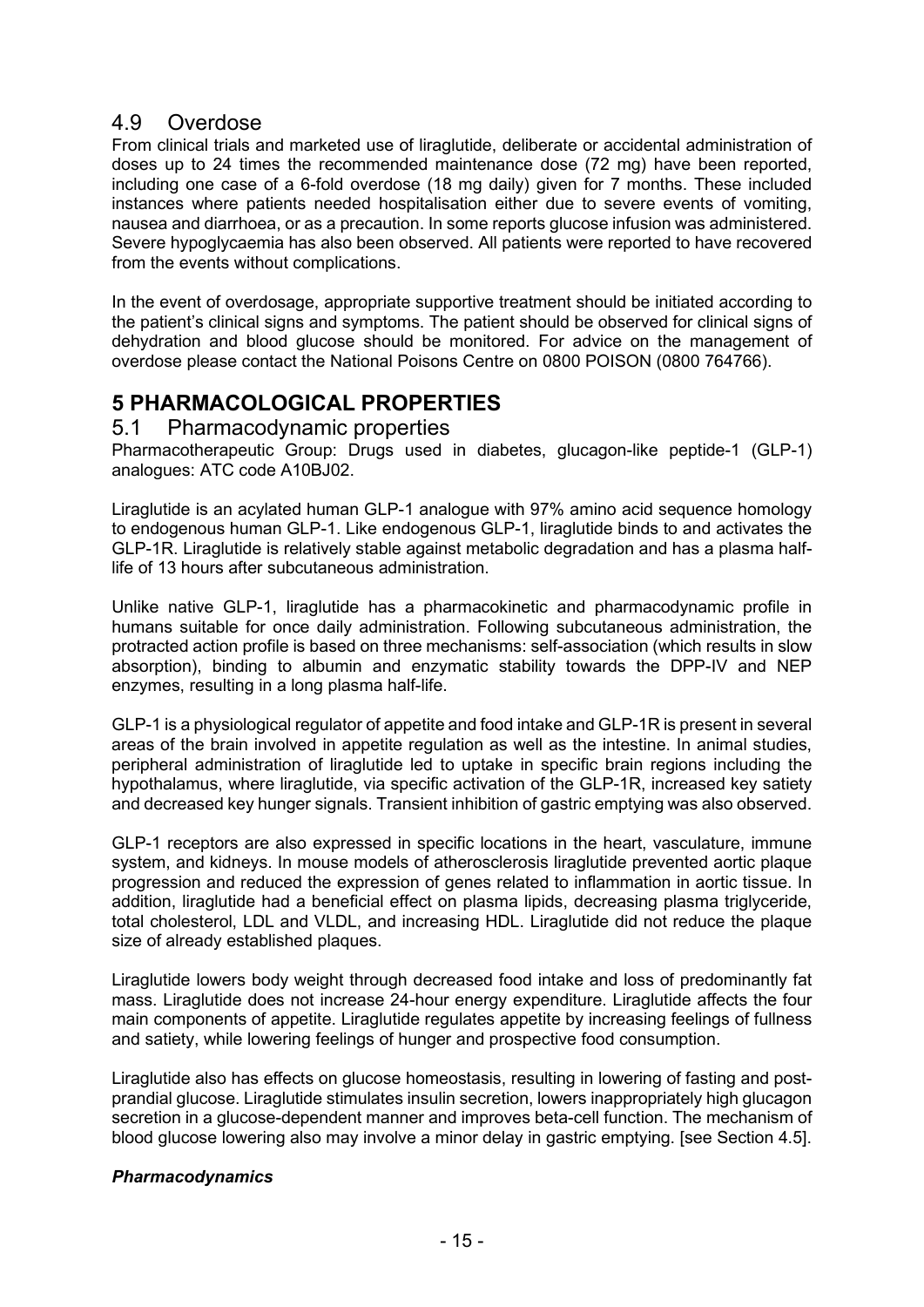In long term clinical trials involving overweight and obese patients SAXENDA, in conjunction with reduced calorie intake and increased physical activity, significantly lowered body weight.

### *Distribution of weight loss*

In a sub-study of obese (BMI 30-40 kg/m<sup>2</sup>), non-diabetic patients, DEXA analysis and CT scans were performed at baseline and at Week 20 for 15 patients on SAXENDA and 14 patients on placebo. In the sub-study, weight loss was predominantly from fat mass rather than from lean body mass for both treatment groups. Mean visceral and subcutaneous adipose tissue area was reduced after 20 weeks of treatment compared to baseline. Moreover, with SAXENDA, relative reductions in visceral fat were greater than in subcutaneous fat.

### *Effects on appetite sensations, calorie intake and energy expenditure, gastric emptying, and fasting and postprandial glycaemia*

A five week clinical pharmacology trial was conducted in 49 obese (BMI 30-40 kg/m<sup>2</sup>) nondiabetic patients to investigate the pharmacodynamic effects of liraglutide.

### *Appetite sensations, calorie intake, and energy expenditure*

The weight loss effect of liraglutide is considered to be mediated by regulation of appetite and food intake. Appetite sensations were assessed before and up to five hours after a standardised breakfast meal, and *ad libitum* food intake was assessed during the subsequent lunch meal. Compared to placebo, SAXENDA increased post-prandial satiety and fullness ratings, reduced hunger and prospective food consumption ratings and decreased *ad libitum* food intake. No treatment-related increase in 24-hour energy expenditure was observed as assessed in a respiratory chamber.

### *Appetite sensations, calorie intake, and energy expenditure*

The weight loss effect of liraglutide is considered to be mediated by regulation of appetite and food intake. Appetite sensations were assessed before and up to five hours after a standardised breakfast meal, and *ad libitum* food intake was assessed during the subsequent lunch meal. Compared to placebo, SAXENDA increased post-prandial satiety and fullness ratings, reduced hunger and prospective food consumption ratings and decreased *ad libitum* food intake. No treatment-related increase in 24-hour energy expenditure was observed as assessed in a respiratory chamber.

### *Fasting and postprandial glucose, insulin and glucagon*

Fasting and postprandial glucose, insulin and glucagon concentrations were assessed before and up to five hours after a standardised meal test. Compared to placebo, SAXENDA reduced fasting glucose and postprandial glucose ( $AUC_{0.60 \text{ min}}$ ) in the first hour after the meal, and also reduced 5-hour glucose AUC and incremental glucose (AUC<sub>0-300 min</sub>). In addition, SAXENDA decreased postprandial glucagon (AUC<sub>0-300 min</sub>) and postprandial insulin (AUC<sub>0-60 min</sub>) and incremental insulin (iAUC<sub>0-60 min</sub>) after the meal compared with placebo.

Fasting and incremental glucose and insulin concentrations were also assessed during a 75 g oral glucose tolerance test (OGTT) before and after 56 weeks of treatment in 3,731 overweight and obese patients with and without pre-diabetes [See Section 5.1 SCALE-Obesity and Pre-diabetes]. Compared to placebo, SAXENDA reduced fasting and incremental glucose concentrations (*Figure 1)*. The effect was more pronounced in patients with pre-diabetes. In addition, SAXENDA reduced fasting insulin and increased incremental insulin concentrations compared to placebo.

Compared to baseline levels, the week 160 post-challenge plasma glucose AUC was reduced with SAXENDA, while on treatment, but remained unchanged with placebo. Additionally, postchallenge insulin AUC remained relatively stable with SAXENDA during the 160-week treatment period, while declining in the placebo group. The estimated treatment effects were all statistically significant in favour of SAXENDA.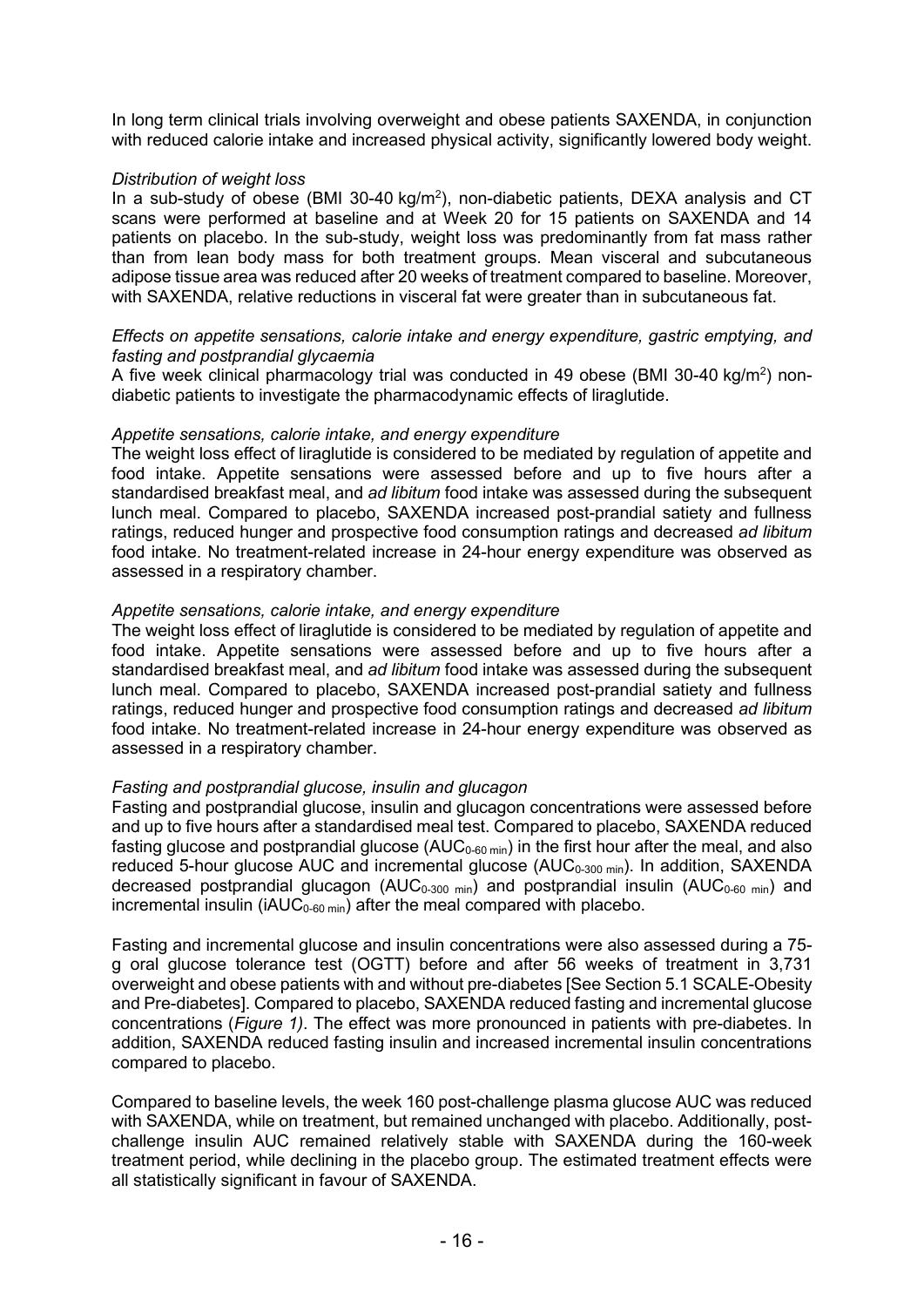

### **Figure 1: Oral glucose tolerance test - plasma glucose at week -1 and one-year – mean plot – Full Analysis Set**

*Effects on fasting and postprandial glucose increment in overweight and obese patients with type 2 diabetes*

SAXENDA reduced fasting glucose and mean postprandial glucose increment (90 minutes after the meal, average over 3 daily meals), compared to placebo.

#### *Beta-cell function*

Clinical studies up to 52 weeks with SAXENDA in overweight and obese patients with and without diabetes mellitus have shown a durable secretagogue effect, as well as improvements from baseline in the homeostasis model assessment for beta-cell function (HOMA-B) and the proinsulin to insulin ratio.

#### *Gastric emptying*

Saxenda caused a minor delay in gastric emptying during the first hour after the meal, thereby reducing the rate at which postprandial glucose appeared in the circulation.

#### *Cardiac Electrophysiology (QTc)*

In a cardiac repolarisation study liraglutide at steady state concentrations with daily doses up to 1.8 mg did not produce QTc prolongation.The liraglutide exposure for overweight and obese subjects treated with SAXENDA is comparable to the exposure evaluated in the liraglutide QTc study.

#### **Clinical Trials**

The safety and efficacy of SAXENDA for weight management in conjunction with reduced caloric intake and increased physical activity were studied in four phase 3 randomised, doubleblind, placebo-controlled trials which included a total of 5,358 patients.

• **SCALE-Obesity and Pre-diabetes (NN8022-1839):** In this trial, a total of 3,731 patients with obesity (BMI ≥30 kg/m<sup>2</sup>), or overweight (BMI ≥27 kg/m<sup>2</sup>) with dyslipidaemia and/or hypertension, were stratified according to pre-diabetes status at screening and BMI at baseline ( $\geq 30 \text{ kg/m}^2$  or < 30 kg/m<sup>2</sup>). All 3,731 patients were randomised to 56 weeks of treatment and the 2,254 patients with pre-diabetes at screening were randomised to 160 weeks of treatment followed by a 12-week off medication/placebo observational follow-up period. Lifestyle intervention in the form of an energy-restricted diet and exercise counselling was background therapy for all patients. The 56 week part of this trial assessed body weight loss in all the 3,731 randomised patients (2,590 completers). The 160 week part of this trial assessed time to onset of type 2 diabetes in the 2,254 randomised patients with pre-diabetes (1,128 completers).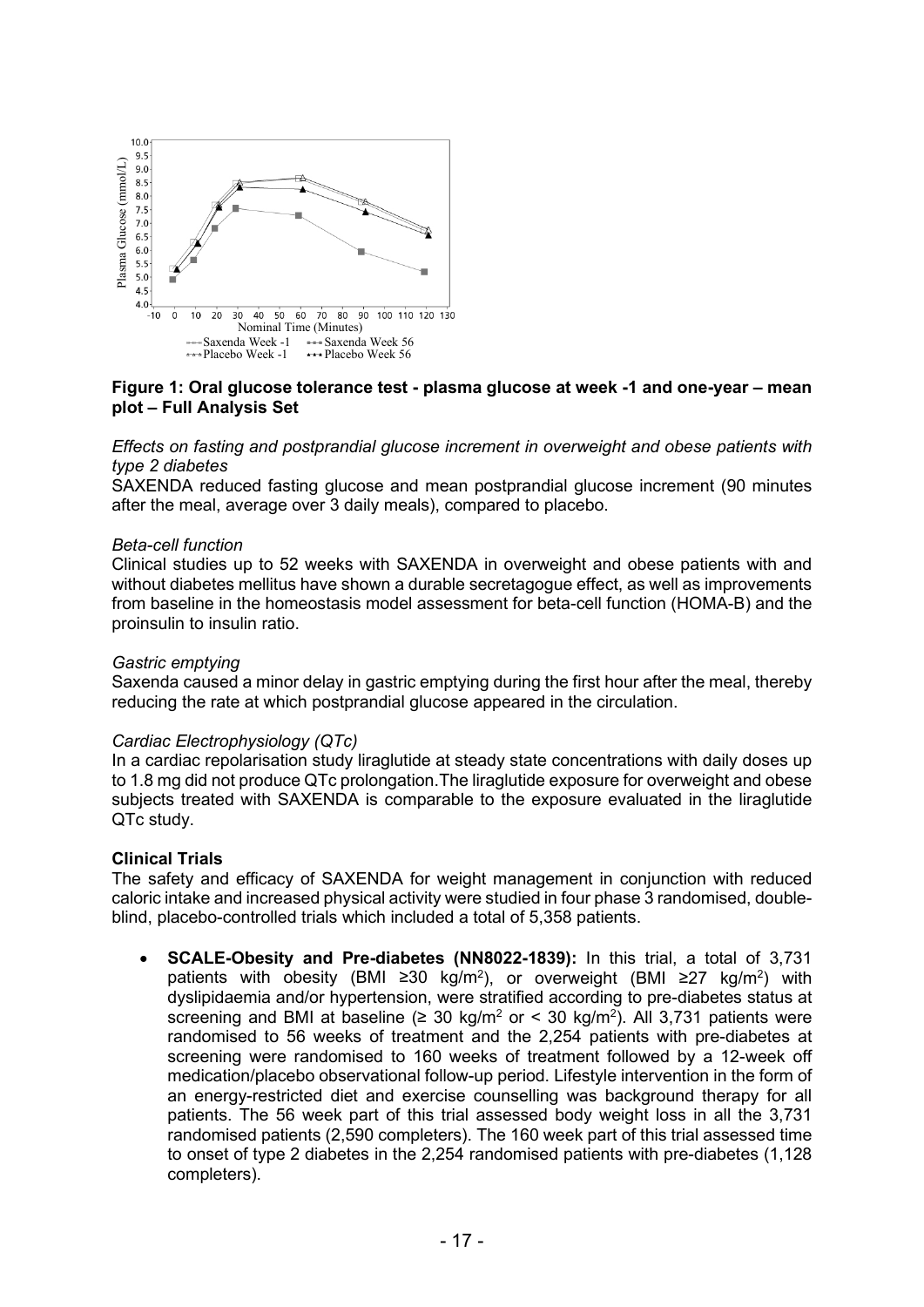- **SCALE-Diabetes (NN8022-1922):** A 56-week trial assessing body weight loss in 846 randomised (628 completers) obese and overweight patients with insufficiently controlled type 2 diabetes (HbA<sub>1c</sub> range 7-10%). The background treatment at trial start was either diet and exercise alone, metformin, a sulfonylurea, a glitazone as single agents or any combination hereof.
- **SCALE-Sleep Apnoea (NN8022-3970):** A 32 week trial assessing sleep apnoea severity and body weight loss in 359 randomised (276 completers) obese patients with moderate or severe obstructive sleep apnoea (OSA).
- **SCALE-Maintenance (NN8022-1923):** A 56-week trial assessing body weight maintenance and weight loss in 422 randomised (305 completers) obese or overweight patients, with hypertension or dyslipidaemia, after a preceding ≥5% weight loss induced by a low caloric diet.

In all studies, patients received one-on-one instruction for a reduced calorie diet (approximately 500 kcal/day (2090 kJ/day) deficit) and exercise counselling (recommended increase in physical activity of minimum 150 mins/week) that began with the first dose of study medication or placebo and continued throughout the trial.

### *Body weight*

Superior weight loss was achieved with SAXENDA compared to placebo in obese/overweight patients in all groups studied including those with and without pre-diabetes, type 2 diabetes and moderate or severe obstructive sleep apnoea. Across the trial populations, greater proportions of the patients achieved ≥5% and >10% weight loss with SAXENDA than with placebo (Tables 3-5). A significant body weight reduction was also observed in SCALE-Maintenance, where patients had achieved a mean weight loss of 6.0% on a low-calorie diet during a 12 week run-in period prior to treatment with SAXENDA. In SCALE-Maintenance, more patients maintained the weight loss achieved prior to treatment initiation with SAXENDA than with placebo (81.4% and 48.9%, respectively). Specific data on weight loss responders and time course for all 4 trials are presented in Tables 3-6 and figures 2-3.

In SCALE-Obesity and Pre-diabetes, patients treated with SAXENDA achieved a greater weight loss, as compared to placebo. The weight loss occurred mainly in the first year. The mean percent change in body weight and the proportions of patients achieving greater than or equal to 5% and greater than 10% weight loss from baseline to week 160 were also significant compared to placebo in this trial (Table 3)

### *Weight loss response after 12 weeks with SAXENDA (liraglutide 3.0 mg) treatment*

Early responders were defined as patients who achieved a weight loss of ≥5% after 12 weeks on maintenance dose of SAXENDA (4 weeks of dose escalation and 12 weeks on maintenance dose). In the 56 week part of SCALE-Obesity and Pre-diabetes, 67.5% of the patients achieved ≥5% weight loss after 12 weeks. In SCALE-Diabetes, 50.4% of patients achieved ≥5% weight loss after 12 weeks. With continued treatment with SAXENDA, 86.2% of these early responders achieved a weight loss of ≥5% and 51% achieved a weight loss of ≥10% after one year of treatment. The mean weight loss in early responders who completed 1 year of treatment was 11.2% of their baseline body weight. For patients who achieved a weight loss of <5% after 12 weeks on maintenance dose and completed 1 year of treatment, the mean weight loss was 3.8% after 1 year.

### *Glycaemic control*

Treatment with liraglutide significantly improved glycaemic parameters across subpopulations with normoglycaemia, pre-diabetes and type 2 diabetes.

In the 56-week part of SCALE-Obesity and Pre-diabetes, fewer patients treated with SAXENDA had developed type 2 diabetes compared to patients treated with placebo (0.2% vs. 1.1%). More patients with pre-diabetes at baseline had reversed their pre-diabetes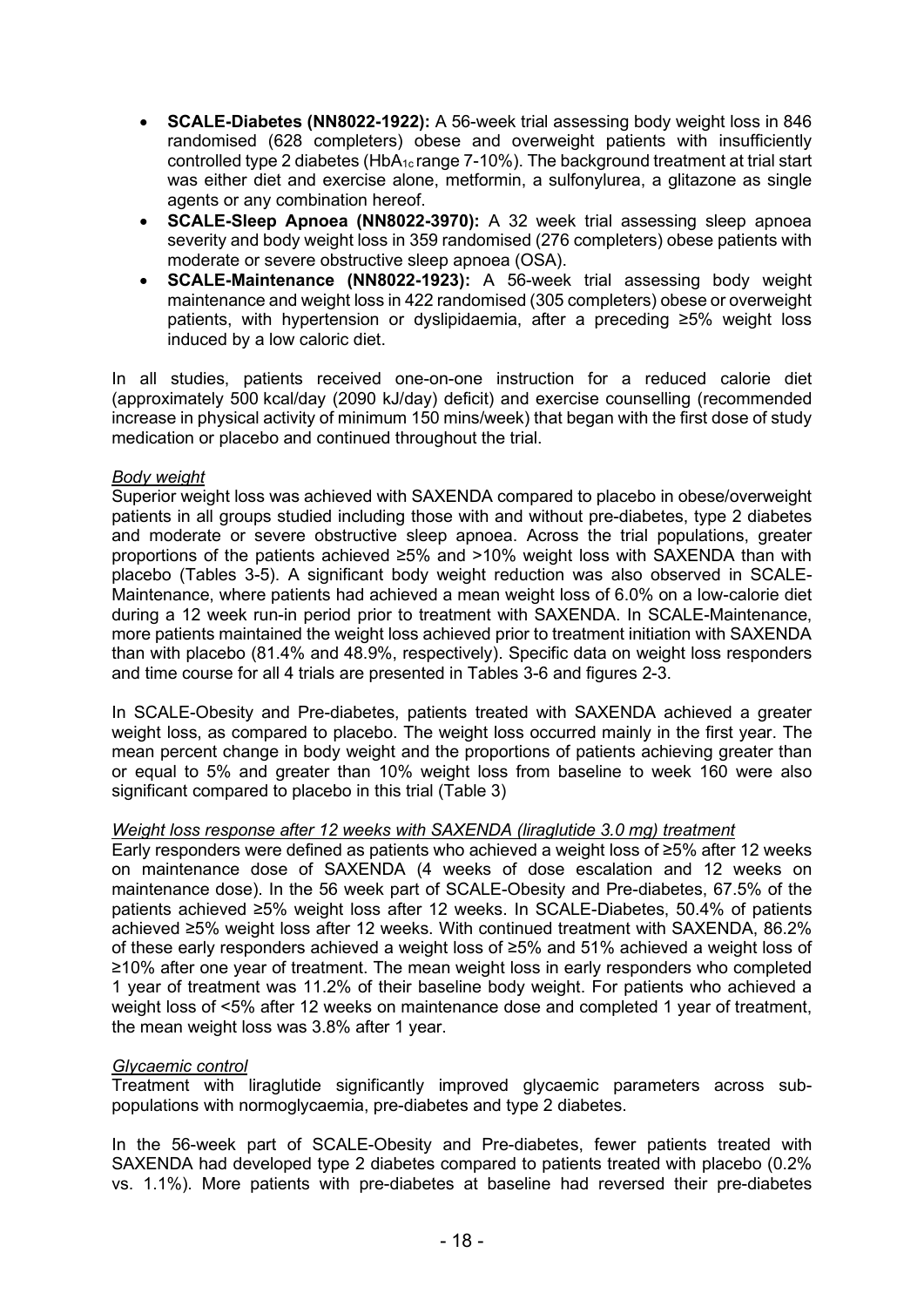compared to patients treated with placebo (69.2% vs. 32.7%). In the 160 week part of SCALE-Obesity and Pre-diabetes, the primary efficacy endpoint was the proportion of patients with onset of type 2 diabetes evaluated as time to onset. At week 160, while on treatment, 3% treated with SAXENDA and 11% treated with placebo were diagnosed with type 2 diabetes. More patients in the SAXENDA 3.0 mg group (65.9%) than the placebo group (36.3%) had regressed their pre-diabetes to normoglycaemia by week 160 (odds ratio 3.6 [95% CI: 3.0 to 4.4], p<0.001). The estimated time to onset of type 2 diabetes for patients treated with SAXENDA 3.0 mg was 2.7 times' longer (with a 95% confidence interval of [1.9, 3.9]), and the hazard ratio for risk of developing type 2 diabetes was 0.2 for SAXENDA versus placebo.

During the entire 160 week treatment period,  $HbA_{1c}$  was lower in the Saxenda group than in the placebo group with a statistically significant estimated treatment difference of -0.21%  $[-0.24; -0.18]_{95\% \text{ C}l}$ , p<0.0001 at 160 weeks. After being off treatment for 12 weeks (week 172) a steep increase in  $HbA_{1c}$  was observed in the Saxenda group, while a more modest increase was seen in the placebo group. The same pattern was observed with fasting plasma glucose (FPG). During the entire trial FPG was lower with Saxenda than with placebo, and immediately after treatment cessation FPG reversed to baseline level in the Saxenda group, while no change was observed in the placebo group.

In SCALE-Diabetes, 69.2% of obese patients with type 2 diabetes treated with SAXENDA achieved an HbA<sub>1c</sub><7% (ADA) target compared to  $27.2%$  for placebo and 56.5% of obese patients with type 2 diabetes treated with SAXENDA achieved an  $HbA_{1c} \leq 6.5\%$  (IDF) target compared to 15.0% for placebo.

### *Cardiometabolic risk factors*

Treatment with SAXENDA significantly improved systolic blood pressure and waist circumference and fasting lipids compared with placebo (Tables 3 and 4).

#### *Apnoea-Hypopnoea Index (AHI)*

Treatment with SAXENDA significantly reduced the severity of obstructive sleep apnoea as assessed by change from baseline in the AHI compared with placebo (Table 5).





### **Figure 2: Change from baseline in body weight (%) by time in SCALE-Obesity and Prediabetes**

**Table 3: SCALE-Obesity and Pre-diabetes: Changes from baseline in body weight, glycaemia and cardiometabolic parameters**

| <b>Results at week 56</b> |                  |         | Results at week 1601 |                 |         |
|---------------------------|------------------|---------|----------------------|-----------------|---------|
| Saxenda (N=2437)          | Placebo (N=1225) | Saxenda | Saxenda (N=1472)     | Placebo (N=738) | Saxenda |
|                           |                  | vs.     |                      |                 | vs.     |
|                           |                  | placebo |                      |                 | placebo |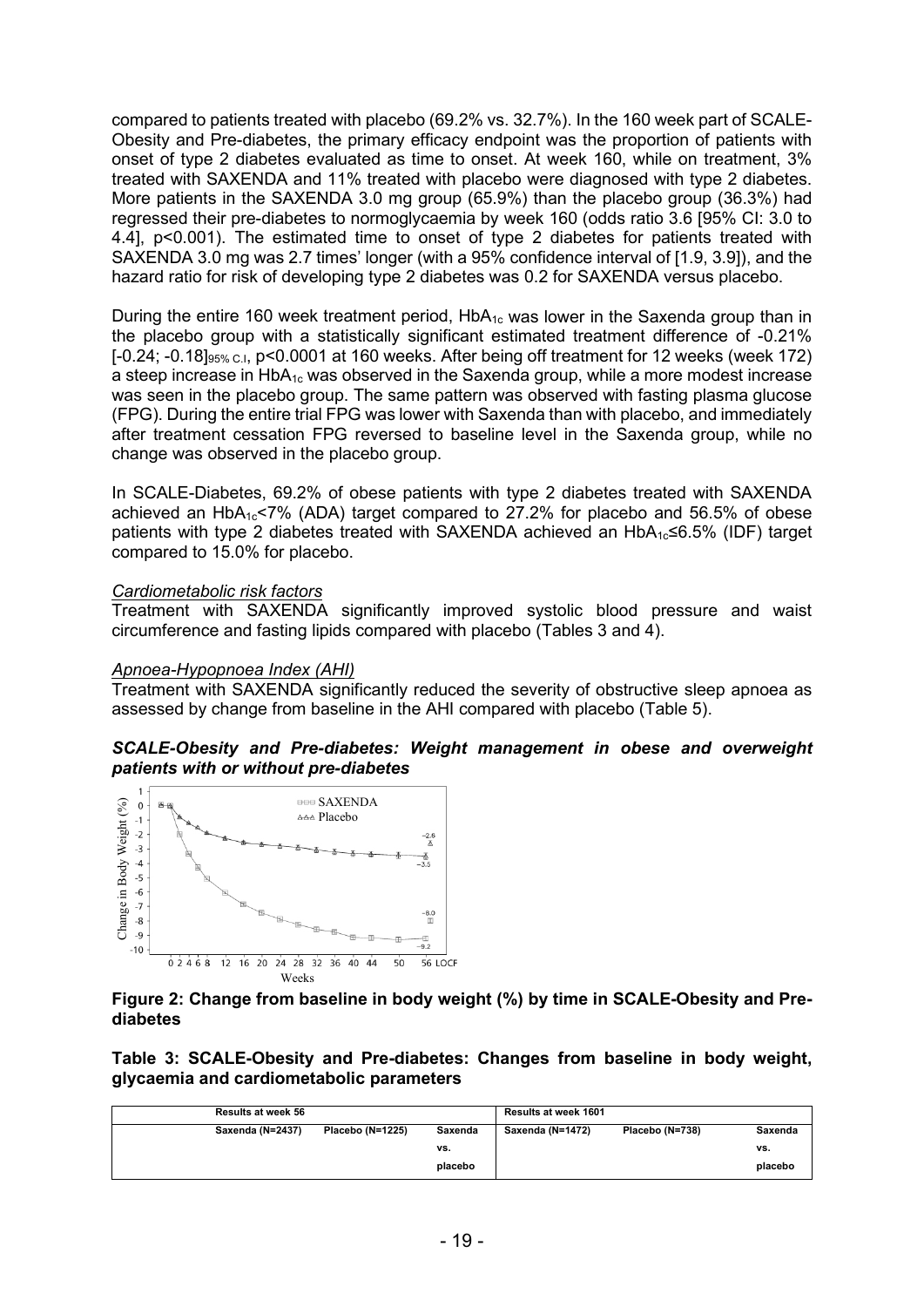| <b>Body weight</b>            |                 |                  |              |                   |                                                                           |              |                  |                 |                |                                         |
|-------------------------------|-----------------|------------------|--------------|-------------------|---------------------------------------------------------------------------|--------------|------------------|-----------------|----------------|-----------------------------------------|
| Baseline, kg                  | 106.3 (21.2)    |                  | 106.3 (21.7) |                   |                                                                           | 107.6 (21.6) |                  | 108.0 (21.8)    |                |                                         |
| (SD)                          |                 |                  |              |                   |                                                                           |              |                  |                 |                |                                         |
| Mean change, %                | $-8.0$          |                  | $-2.6$       |                   | $-5.4**$                                                                  | $-6.2$       |                  | $-1.8$          |                | $-4.3**$                                |
| (95% CI)                      |                 |                  |              |                   | $(-5.8; -5.0)$                                                            |              |                  |                 |                | $(-4.9; -$                              |
|                               |                 |                  |              |                   |                                                                           |              |                  |                 |                | 3.7)                                    |
| Mean change, kg               | $-8.4$          |                  | $-2.8$       |                   | $-5.6***$                                                                 | $-6.5$       |                  | $-2.0$          |                | $-4.6**$                                |
| (95% CI)                      |                 |                  |              |                   | $(-6.0; -5.1)$                                                            |              |                  |                 |                | $(-5.3; -$                              |
|                               |                 |                  |              |                   |                                                                           |              |                  |                 |                | 3.9)                                    |
| Proportion of                 |                 |                  |              |                   |                                                                           |              |                  |                 |                |                                         |
| patients losing               |                 |                  |              |                   |                                                                           |              |                  |                 |                |                                         |
| ≥5% body                      | 63.5            |                  | 26.6         |                   | $4.8**$                                                                   | 49.6         |                  | 23.4            |                | $3.2**$                                 |
| weight, % (95%                |                 |                  |              |                   | (4.1; 5.6)                                                                |              |                  |                 |                | (2.6; 3.9)                              |
| CI)                           |                 |                  |              |                   |                                                                           |              |                  |                 |                |                                         |
| Proportion of                 |                 |                  |              |                   |                                                                           |              |                  |                 |                |                                         |
| patients losing               |                 |                  |              |                   |                                                                           |              |                  |                 |                |                                         |
| >10% body                     | 32.8            |                  | 10.1         |                   | $4.3**$                                                                   | 24.4         |                  | 9.5             |                | $3.1**$                                 |
| weight, % (95%                |                 |                  |              |                   | (3.5; 5.3)                                                                |              |                  |                 |                |                                         |
| CI()                          |                 |                  |              |                   |                                                                           |              |                  |                 |                | (2.3; 4.1)                              |
| Glycaemia and                 | <b>Baseline</b> |                  | Baseline     |                   |                                                                           | Baseline     |                  | <b>Baseline</b> |                |                                         |
| cardiometabolic               |                 | Chang            |              | Change            |                                                                           |              | Change           |                 | Change         |                                         |
| factors                       |                 | e                |              |                   |                                                                           |              |                  |                 |                |                                         |
|                               |                 |                  |              |                   |                                                                           |              |                  |                 |                |                                         |
| HbA1c, %                      | 5.6             | $-0.3$           | 5.6          | $-0.1$            | $-0.23**$                                                                 | 5.8          | $-0.4$           | 5.7             | $-0.1$         | $-0.21***$                              |
|                               |                 |                  |              |                   | $(-0.25; -0.21)$                                                          |              |                  |                 |                | $(-0.24; -$                             |
|                               |                 |                  |              |                   |                                                                           |              |                  |                 |                | 0.18)                                   |
|                               |                 |                  |              |                   |                                                                           |              |                  |                 |                |                                         |
|                               |                 |                  |              |                   |                                                                           |              |                  |                 |                |                                         |
|                               |                 |                  |              |                   |                                                                           |              |                  |                 |                |                                         |
| pressure, mmHg                |                 |                  |              |                   | $(-3.6; -2.1)$                                                            |              |                  |                 |                | $(-3.8; -1.8)$                          |
| Diastolic blood               | 78.7            | $-2.7$           | 78.9         | $-1.8$            | $-0.9*$                                                                   | 79.4         | $-2.4$           | 79.8            | $-1.7$         | $-0.6$                                  |
| pressure, mmHg                |                 |                  |              |                   | $(-1.4; -0.4)$                                                            |              |                  |                 |                | $(-1.3; 0.1)$                           |
| Waist                         | 115.0           | $-8.2$           | 114.5        | $-4.0$            | $-4.2**$                                                                  | 116.6        | $-6.9$           | 116.7           | $-3.4$         | $-3.5***$                               |
| circumference,                |                 |                  |              |                   | $(-4.7; -3.7)$                                                            |              |                  |                 |                | $(-4.2; -2.8)$                          |
| cm                            |                 |                  |              |                   |                                                                           |              |                  |                 |                |                                         |
| Lipids                        |                 |                  |              |                   |                                                                           |              |                  |                 |                |                                         |
| Total cholesterol,            | 5.0             | $-3.2%$          | 5.0          | $-0.9%$           | $-2.3**$                                                                  | 5.0          | $-2.9%$          | 5.1             | $-1.2%$        | $-1.8*$                                 |
| mmol/L                        |                 |                  |              |                   | $(-3.3; -1.3)$                                                            |              |                  |                 |                | $(-3.3; -0.2)$                          |
| LDL cholesterol,              | 2.9             | $-3.1%$          | 2.9          | $-0.7%$           | $-2.4*$                                                                   | 2.9          | $-4.6%$          | 3.0             | $-2.6%$        | $-2.0$                                  |
| mmol/L                        |                 |                  |              |                   | $(-4.0; -0.9)$                                                            |              |                  |                 |                | $(-4.3; 0.4)$                           |
| HDL cholesterol,              | 1.3             | 2.3%             | 1.3          | 0.5%              | $1.9*$                                                                    | 1.3          | 4.9%             | 1.3             | 3.9%           | 1.0                                     |
| mmol/L                        |                 |                  |              |                   | (0.7; 3.0)                                                                |              |                  |                 |                | $(-0.6; 2.7)$                           |
| Triglycerides,                | 1.4             | $-13.6%$         | 1.5          | $-4.8%$           | $-9.3**$                                                                  | 1.5          | $-11.7%$         | 1.5             | $-5.91%$       | $-6.2**$                                |
| mmol/L                        |                 |                  |              |                   |                                                                           |              |                  |                 |                | $(-9.4; -2.9)$                          |
|                               |                 |                  |              |                   |                                                                           |              |                  |                 |                |                                         |
| FPG, mmol/L<br>Systolic blood | 5.3<br>123.0    | $-0.4$<br>$-4.3$ | 5.3<br>123.3 | $-0.01$<br>$-1.5$ | $-0.38**$<br>$(-0.42; -0.35)$<br>$-2.8**$<br>$(-11.5; -7.0)$<br>$\lambda$ | 5.5<br>124.8 | $-0.4$<br>$-3.2$ | 5.5<br>125.0    | 0.04<br>$-0.4$ | $-0.4***$<br>$(-0.5; -0.4)$<br>$-2.8**$ |

<sup>1</sup>Changes from baseline in body weight, glycaemia and cardiometabolic parameters at week 160 in patients with pre-diabetes at randomisation.

Full Analysis Set. For body weight, HbA1c, FPG, blood pressure and waist circumference, baseline values are means, changes from baseline at weeks 56 and 160 are estimated means (least-squares) and treatment contrasts at weeks 56 and 160 are estimated treatment differences. For the proportions of patients losing ≥5/>10% body weight, estimated odds ratios are presented. For lipids, baseline values are geometric means, changes from baseline at weeks 56 and 160 are relative changes, and treatment contrasts at weeks 56 and 160 are relative treatment differences. Missing post-baseline values were imputed using the last observation carried forward. \* p<0.05.\*\* p<0.0001 CI=confidence interval. FPG=fasting plasma glucose. SD=standard deviation.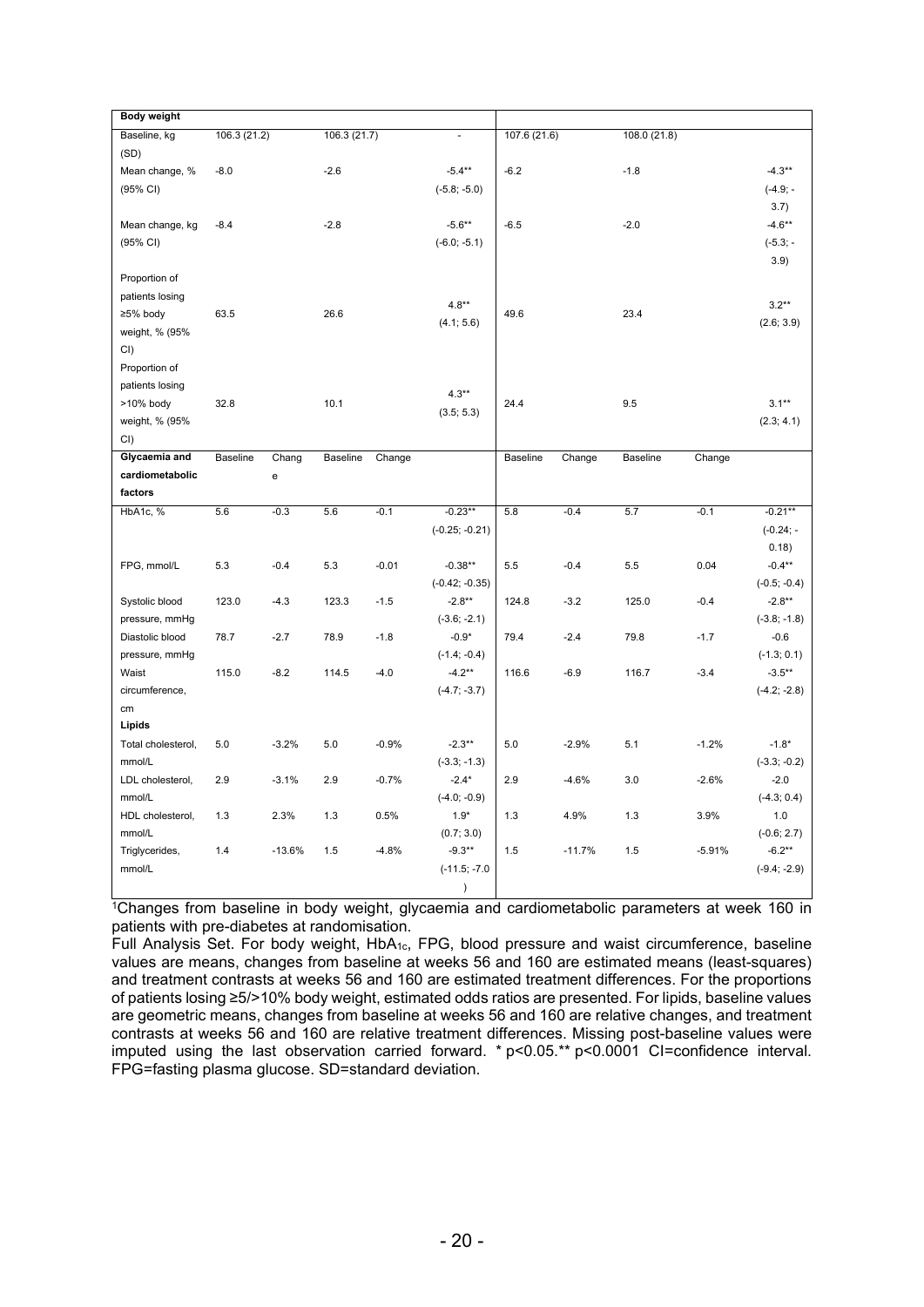*SCALE-Diabetes: Weight management in obese and overweight patients with type 2 diabetes* 

| cardionnetabolic parameters at ween 50                                      | Saxenda <sup>®</sup><br>$(N=412)$ |          | Placebo (N=211)        |         | Saxenda <sup>®</sup> vs.<br>placebo           |
|-----------------------------------------------------------------------------|-----------------------------------|----------|------------------------|---------|-----------------------------------------------|
| <b>Body weight</b>                                                          |                                   |          |                        |         |                                               |
| Baseline, kg (SD)<br>Mean change at week 56, %<br>(95% CI)                  | 105.6 (21.9)<br>$-5.9$            |          | 106.7 (21.2)<br>$-2.0$ |         | $-4.0**$<br>$(-4.8; -3.1)$                    |
| Mean change at week 56, kg<br>(95% CI)                                      | $-6.2$                            |          | $-2.2$                 |         | $-4.1***$<br>$(-5.0; -3.1)$                   |
| Proportion of patients losing<br>≥5% body weight at week 56, %<br>(95% CI)  | 49.8                              |          | 13.5                   |         | $6.4**$<br>(4.1; 10.0)                        |
| Proportion of patients losing<br>>10% body weight at week 56,<br>% (95% CI) | 22.9                              |          | 4.2                    |         | $6.8**$<br>(3.4; 13.8)                        |
| Glycaemia and<br>cardiometabolic factors                                    | <b>Baseline</b>                   | Change   | Baseline               | Change  |                                               |
| HbA1c, %                                                                    | 7.9                               | $-1.3$   | 7.9                    | $-0.4$  | $-0.9**$                                      |
| FPG, mmol/L                                                                 | 8.8                               | $-1.9$   | 8.6                    | $-0.1$  | $(-1.1; -0.8)$<br>$-1.8***$<br>$(-2.1; -1.4)$ |
| Systolic blood pressure, mmHg                                               | 128.9                             | $-3.0$   | 129.2                  | $-0.4$  | $-2.6*$<br>$(-4.6; -0.6)$                     |
| <b>Diastolic</b><br>blood<br>pressure,<br>mmHg                              | 79.0                              | $-1.0$   | 79.3                   | $-0.6$  | $-0.4$<br>$(-1.7; 1.0)$                       |
| Waist circumference, cm                                                     | 118.1                             | $-6.0$   | 117.3                  | $-2.8$  | $-3.2**$<br>$(-4.2; -2.2)$                    |
| <b>Lipids</b><br>Total cholesterol, mmol/L                                  | 4.4                               | $-1.4%$  | 4.4                    | 2.3%    | $-3.6*$<br>$(-6.3; -0.8)$                     |
| LDL cholesterol, mmol/L                                                     | 2.2                               | 0.8%     | 2.2                    | 3.1%    | $-2.2$<br>$(-7.0; 2.8)$                       |
| HDL Cholesterol, mmol/L                                                     | 1.2                               | 4.8%     | 1.2                    | 2.0%    | $2.8*$                                        |
| Triglycerides, mmol/L                                                       | 1.8                               | $-14.6%$ | 1.8                    | $-1.1%$ | (0.2; 5.3)<br>$-13.7**$<br>$(-19.5; -7.4)$    |

**Table 4: SCALE-Diabetes Changes from baseline in body weight, glycaemia and cardiometabolic parameters at week 56**

Full Analysis Set. For body weight, HbA1c, FPG, blood pressure and waist circumference, baseline values are means, changes from baseline at week 56 are estimated means (least-squares) and treatment contrasts at week 56 are estimated treatment differences. For the proportions of patients losing ≥5/>10% body weight, estimated odds ratios are presented. For lipids, baseline values are geometric means, changes from baseline at week 56 are relative changes, and treatment contrasts at week 56 are relative treatment differences. Missing post-baseline values were imputed using the last observation carried forward. \* p<0.05. \*\* p<0.0001. CI=confidence interval. FPG=fasting plasma glucose. SD=standard deviation.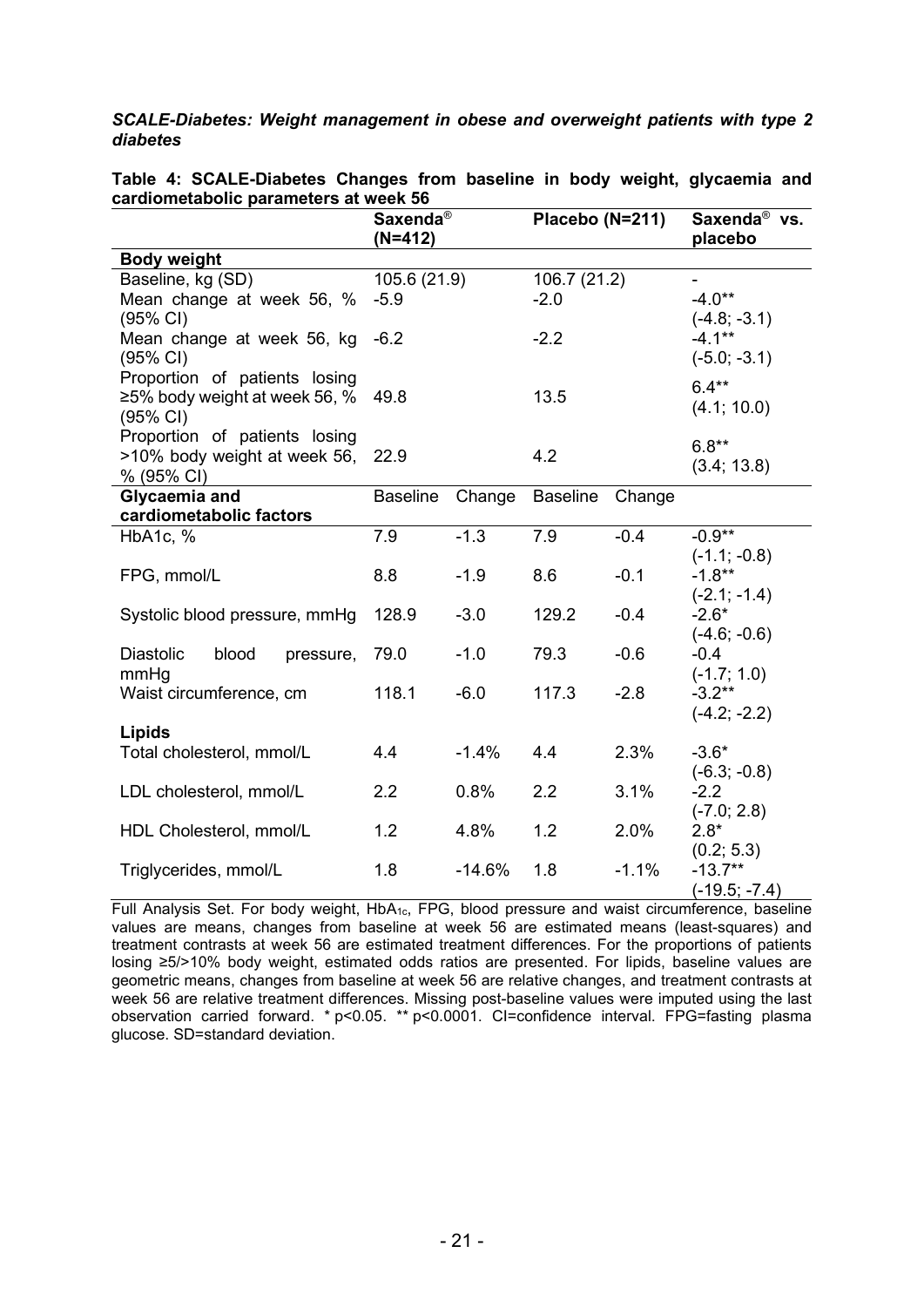### *SCALE-Sleep Apnoea: Weight management in obese patients with moderate or severe obstructive sleep apnoea*

| . . <i>,</i> , , , ,                                                      | Saxenda <sup>®</sup><br>$(N=180)$ |         | Placebo (N=179) |        | Saxenda <sup>®</sup><br>VS.<br>placebo       |
|---------------------------------------------------------------------------|-----------------------------------|---------|-----------------|--------|----------------------------------------------|
| <b>Body weight</b>                                                        |                                   |         |                 |        |                                              |
| Baseline, kg (SD)                                                         | 116.5(23.0)                       |         | 118.7(25.4)     |        |                                              |
| Mean change at week 32, %                                                 | $-5.7$                            |         | $-1.6$          |        | $-4.2**$                                     |
| Mean change at week 32, kg                                                | $-6.8$                            |         | $-1.8$          |        | $(-5.2; -3.1)$<br>$-4.9**$<br>$(-6.2; -3.7)$ |
| Proportion of patients losing<br>$\geq$ 5% body weight at week 32,<br>%   | 46.4                              |         | 18.1            |        | $3.9**$<br>(2.4; 6.4)                        |
| Proportion of patients losing<br>>10% body weight at week 32 22.4<br>$\%$ |                                   |         | 1.5             |        | $19.0**$<br>(5.7; 63.1)                      |
|                                                                           | <b>Baseline</b>                   | Change  | <b>Baseline</b> | Change |                                              |
| Apnoea-Hypopnoea Index,<br>events/hour                                    | 49.0                              | $-12.2$ | 49.3            | $-6.1$ | $-6.1*$<br>(-11.0; -1.2)                     |

#### **Table 5: SCALE-Sleep Apnoea Changes from baseline in body weight and Apnoea-Hypopnoea Index at week 32**

Full Analysis Set. Baseline values are means, changes from baseline at week 32 are estimated means (least-squares) and treatment contrasts at week 32 are estimated treatment differences (95% CI). For the proportions of patients losing ≥5/>10% body weight, estimated odds ratios are presented. Missing post-baseline values were imputed using the last observation carried forward. \* p<0.05. \*\* p<0.0001. CI=confidence intervals. SD=standard deviation.

### *SCALE-Maintenance: Weight loss in obese and overweight patients with at least one comorbid condition after initial ≥5% weight loss on low caloric diet*

### **Table 6: SCALE-Maintenance: Changes from baseline in body weight at week 56**

|                                                                                     | Saxenda <sup>®</sup><br>$(N=207)$ | <b>Placebo</b><br>$(N=206)$ | Saxenda <sup>®</sup><br>VS.<br>placebo |
|-------------------------------------------------------------------------------------|-----------------------------------|-----------------------------|----------------------------------------|
| Baseline, kg (SD)                                                                   | 100.7 (20.8)                      | 98.9 (21.2)                 |                                        |
| Mean change at week 56, % (95% -6.3)<br>CI                                          |                                   | $-0.2$                      | $-6.1**$ $(-7.5; -4.6)$                |
| Mean change at week 56, kg (95% -6.0)<br>CI                                         |                                   | $-0.2$                      | $-5.9**$ (-7.3; -4.4)                  |
| Proportion of patients losing $\geq 5\%$ 50.7<br>body weight at week 56, % (95% CI) |                                   | 21.3                        | $3.8**$ (2.4; 6.0)                     |
| Proportion of patients losing >10% 27.4<br>body weight at week 56, % (95% CI) 27.4  |                                   | 6.8                         | $5.1**$ (2.7; 9.7)                     |

Full Analysis Set. Baseline values are means, changes from baseline at week 56 are estimated means (least-squares) and treatment contrasts at week 56 are estimated treatment differences. For the proportions of patients losing ≥5/>10% body weight, estimated odds ratios are presented. Missing postbaseline values were imputed using the last observation carried forward. \*\* p<0.0001. CI=confidence intervals. SD=standard deviation.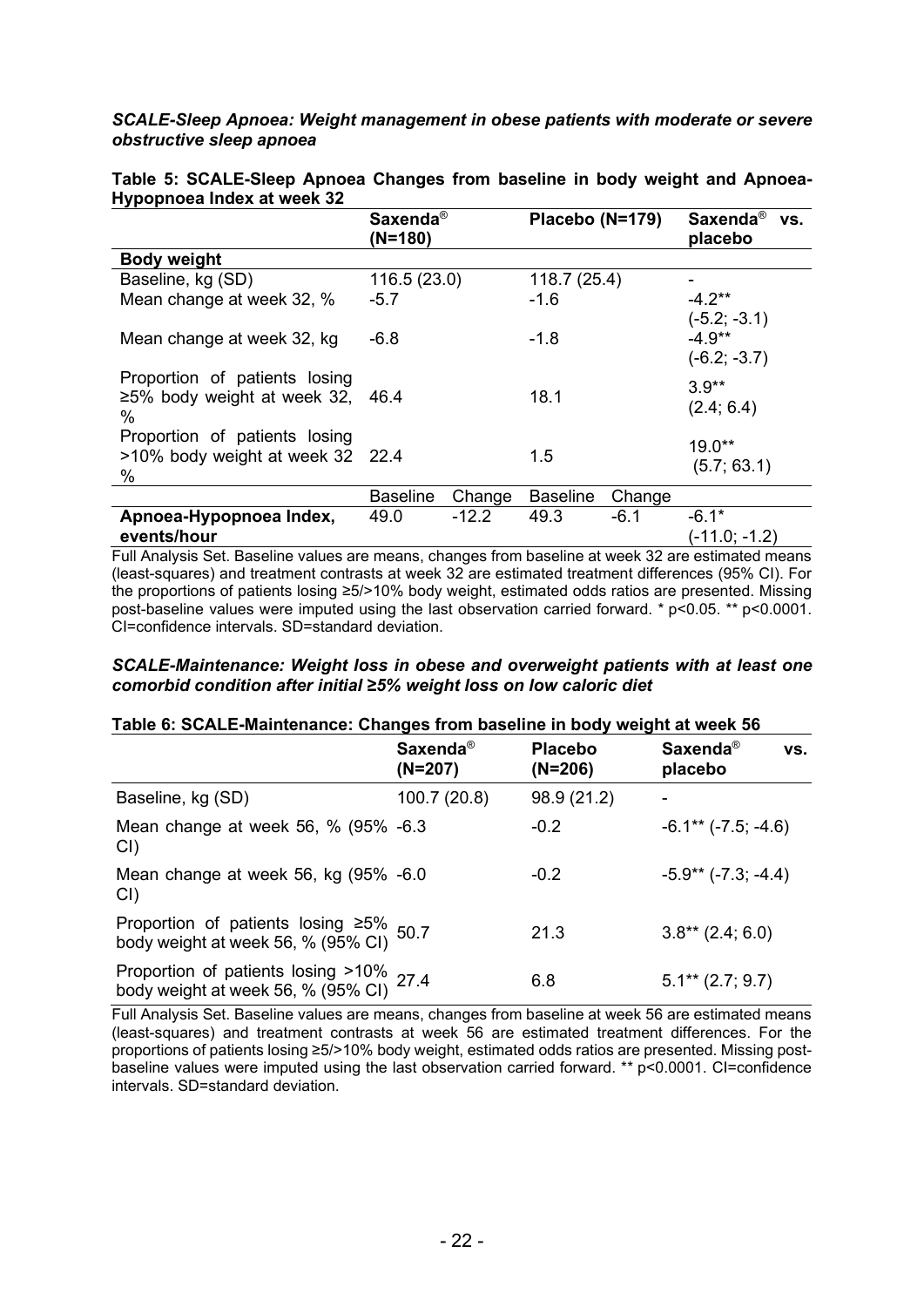

### **Figure 3 Change from randomisation (week 0) in body weight (%) during SCALE-Maintenance**

Note: Before week 0 patients were only treated with low-calorie diet and exercise. At week 0 patients were randomised to receive either SAXENDA or placebo.

### *Concomitant medication*

SAXENDA was more likely than placebo to reduce the use of antihypertensive and lipid lowering drugs after one year of treatment and in patients with type 2 diabetes, SAXENDA was also more likely than placebo to reduce the use of oral antidiabetic drugs after one year of treatment.

### *Patient reported outcomes*

SAXENDA improved several patient reported outcomes compared to placebo. Significant improvements were seen in the IWQoL-Lite total score (SCALE-Obesity and Pre-diabetes and SCALE-Diabetes) and in all domains of the SF-36 (SCALE-Obesity and Pre-diabetes), indicating favourable effects on physical function and mental health.

## 5.2 Pharmacokinetic properties

### *Absorption*

The absorption of liraglutide following subcutaneous administration is slow, reaching maximum concentration approximately 11 hours post dosing. The average steady state concentration of liraglutide  $(AUC_{T/24})$  reached approximately 31 nmol/L in obese (BMI 30-40  $kg/m<sup>2</sup>$ ) subjects following administration of liraglutide 3.0 mg. Liraglutide exposure increased proportionally with dose in the dose range of 0.6 to 3.0 mg. SAXENDA can be administered subcutaneously in the abdomen, thigh, or upper arm.

### *Distribution*

The mean apparent volume of distribution after subcutaneous administration of liraglutide 3.0 mg is 20-25 L (for a person weighing approximately 100 kg). The mean volume of distribution after intravenous administration of liraglutide is 0.07 l/kg. Liraglutide is extensively bound to plasma protein (>98%).

### *Metabolism/biotransformation*

During the 24 hours following administration of a single  $[3H]$ -liraglutide dose to healthy subjects, the major component in plasma was intact liraglutide. Two minor plasma metabolites were detected ( $\leq$  9 % and  $\leq$  5% of total plasma radioactivity exposure).

### *Elimination*

Liraglutide is endogenously metabolised in a similar manner to large proteins without a specific organ as major route of elimination. Following a  $[^3H]$ -liraglutide dose, intact liraglutide was not detected in urine or faeces. Only a minor part of the administered radioactivity was excreted as liraglutide-related metabolites in urine or faeces (6% and 5%, respectively). The urine and faeces radioactivity was mainly excreted during the first 6-8 days, and corresponded to three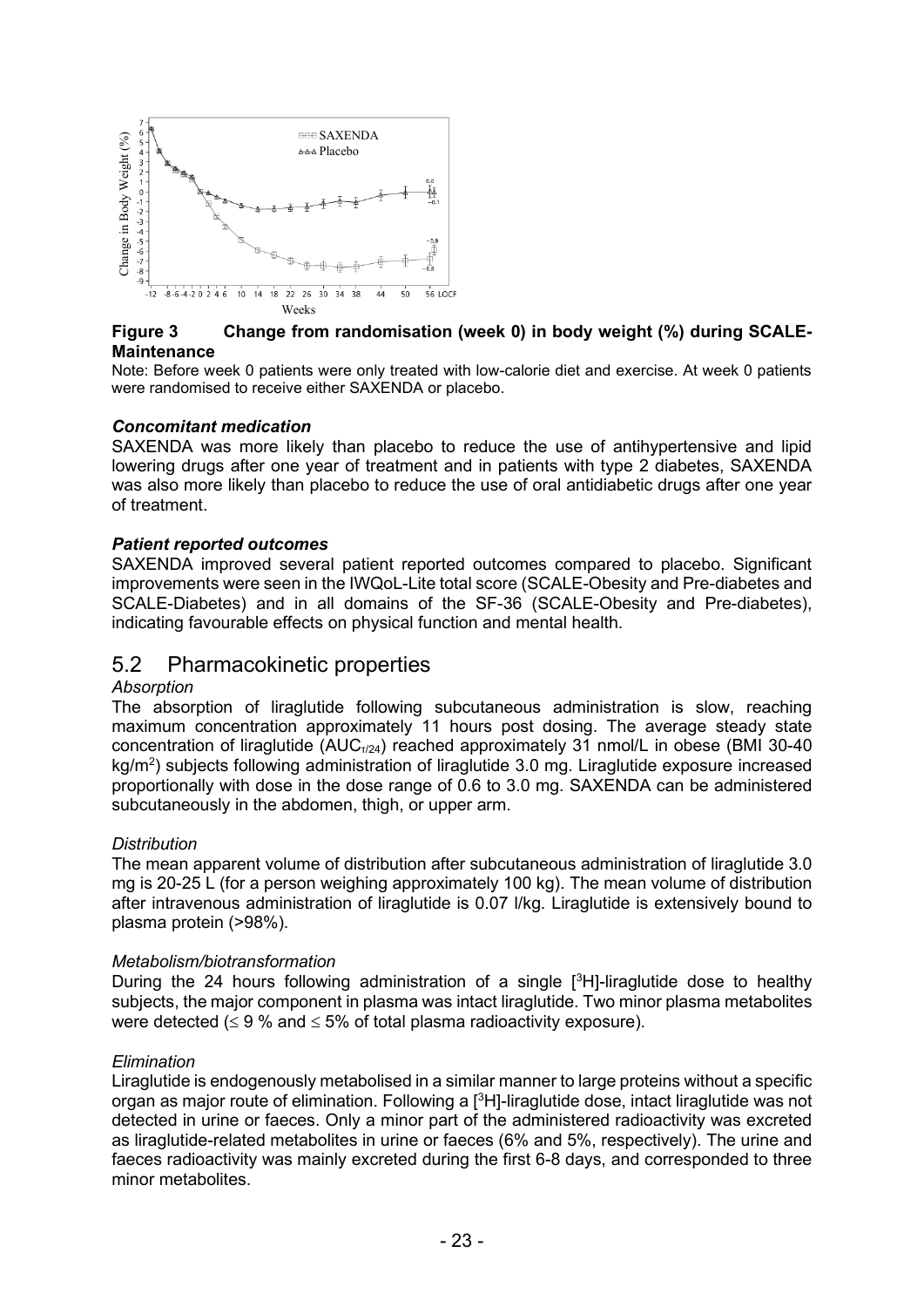The apparent clearance following subcutaneous administration of liraglutide 3.0 mg is approximately 0.94-1.4 l/h with an elimination half-life of approximately 13 hours.

### *Special populations*

### Elderly

No dosage adjustment is required based on age. Age had no clinically relevant effect on the pharmacokinetics of SAXENDA based on a population pharmacokinetic analysis that included overweight and obese subjects (18 to 82 years).

### Gender

Based on results of population pharmacokinetic analyses, females have 24% lower weight adjusted clearance of liraglutide 3.0 mg compared to males. Based on the exposure response data, no dosage adjustment is required based on gender.

### **Ethnicity**

No dosage adjustment is required based on ethnicity. Ethnicity had no clinically relevant effect on the pharmacokinetics of liraglutide 3.0 mg based on the results of population pharmacokinetic analysis which included overweight and obese patients.

### Body weight

The exposure of liraglutide decreases with an increase in baseline body weight. The 3.0 mg daily dose of liraglutide provided adequate systemic exposure over the body weight range of 60-234 kg evaluated for exposure response in the clinical trial. Liraglutide exposure was not studied in subjects with body weight >234 kg.

### Hepatic impairment

The pharmacokinetics of liraglutide were evaluated in subjects with varying degrees of hepatic impairment in a single-dose trial (0.75 mg). Liraglutide exposure was decreased by 23% and 13% in subjects with mild or moderate hepatic impairment respectively, compared to healthy subjects. Exposure was significantly lower (44%) in subjects with severe hepatic impairment (Child Pugh score >9).

### Renal impairment

Liraglutide exposure was mildly reduced in subjects with renal impairment compared to individuals with normal renal function in a single-dose trial (0.75 mg). Liraglutide exposure was lowered by 33%, 14%, 27% and 26%, in subjects with mild (creatinine clearance, CrCL 50- 80 mL/min), moderate (CrCL 30-50 mL/min), and severe (CrCL <30 mL/min) renal impairment and in end-stage renal disease requiring dialysis, respectively.

### **Paediatrics**

SAXENDA has not been studied in paediatric subjects.

### 5.3 Preclinical safety data

Preclinical data reveal no special hazards for humans based on conventional studies of safety pharmacology, repeat-dose toxicity or genotoxicity.

Non-lethal thyroid C-cell tumours were seen in 2-year carcinogenicity studies in rats and mice. In rats, a no observed adverse effect level (NOAEL) was not observed. These tumours were not seen in monkeys treated for 20 months. These findings in rodents are caused by a nongenotoxic, specific GLP-1 receptor-mediated mechanism to which rodents are particularly sensitive. The relevance for humans is likely to be low but cannot be completely excluded. No other treatment-related tumours have been found.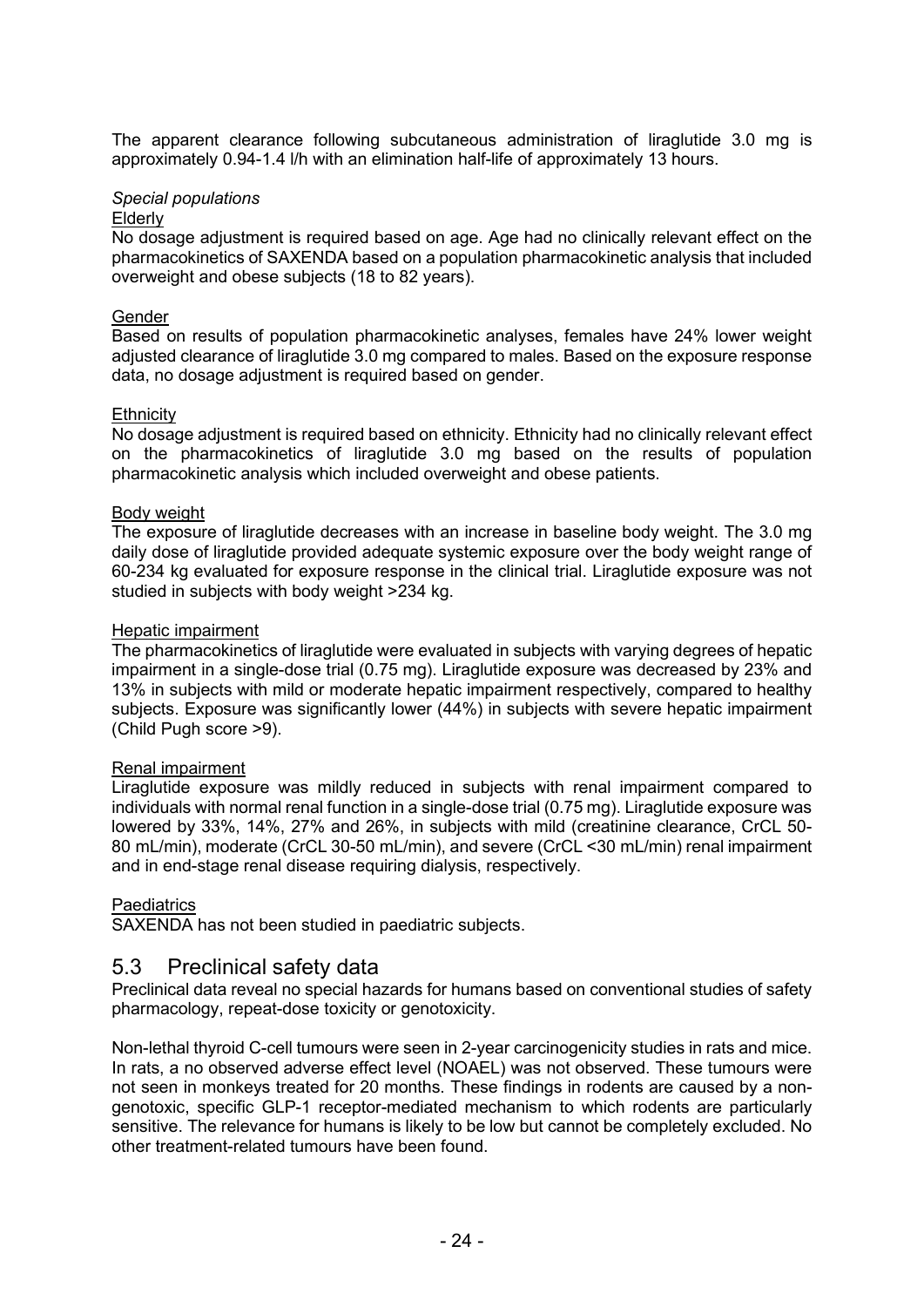Animal studies did not indicate direct harmful effects with respect to fertility but slightly increased early embryonic deaths at the highest dose. Dosing with liraglutide during midgestation caused a reduction in maternal weight and foetal growth with equivocal effects on ribs in rats and skeletal variation in the rabbit. Neonatal growth was reduced in rats while exposed to liraglutide, and persisted in the post-weaning period in the high dose group. Whether these effects are related to decreased caloric intake in the dams or a direct GLP-1 effect in the foetus/neonatal pup is unknown.

# **6 PHARMACEUTICAL PARTICULARS**

## 6.1 List of excipients

Each ml of SAXENDA also contains the following inactive ingredients: 1.42 mg dibasic sodium phosphate dihydrate, 14.0 mg propylene glycol, 5.5 mg phenol, hydrochloric acid q.s., sodium hydroxide q.s. and water for injections to 1 ml.

## 6.2 Incompatibilities

Substances added to SAXENDA may cause degradation of liraglutide. SAXENDA must not be mixed with other medicinal products, e.g. infusion fluids.

## 6.3 Shelf life

The shelf-life for SAXENDA is 30 months. The in-use time is 1 month.

## 6.4 Special precautions for storage

Store in a refrigerator (2°C to 8°C). Do not store in the freezer or directly adjacent to the refrigerator cooling element. Do not freeze SAXENDA and do not use SAXENDA if it has been frozen.

After first use of the SAXENDA pen, the product can be stored for 1 month at room temperature (not above 30°C) or in a refrigerator (2 to 8°C).

SAXENDA should be protected from excessive heat and sunlight.

Keep the pen cap on when the SAXENDA pen is not in use in order to protect from light.

Always remove the injection needle after each injection and store the SAXENDA pen without an injection needle attached. This prevents contamination, infection, and leakage. It also ensures that the dosing is accurate. The patient should be advised to discard the needle after each injection.

## 6.5 Nature and contents of container

Cartridge (type 1 glass) with a plunger (bromobutyl) and a laminate rubber sheet (bromobutyl/polyisoprene) contained in a pre-filled multidose disposable pen made of polypropylene, polyacetal, polycarbonate and acrylonitrile butadiene styrene.

Each pen contains 3 mL solution and is able to deliver doses of 0.6 mg, 1.2 mg, 1.8 mg, 2.4 mg and 3.0 mg.

Pack size of 1, 3 or 5 pre-filled pens.

Not all pack sizes may be marketed.

Injection needles are not included. SAXENDA can be administered with needles up to a length of 8 mm and as thin as 32G. The pen is designed to be used with NovoFine® disposable needles.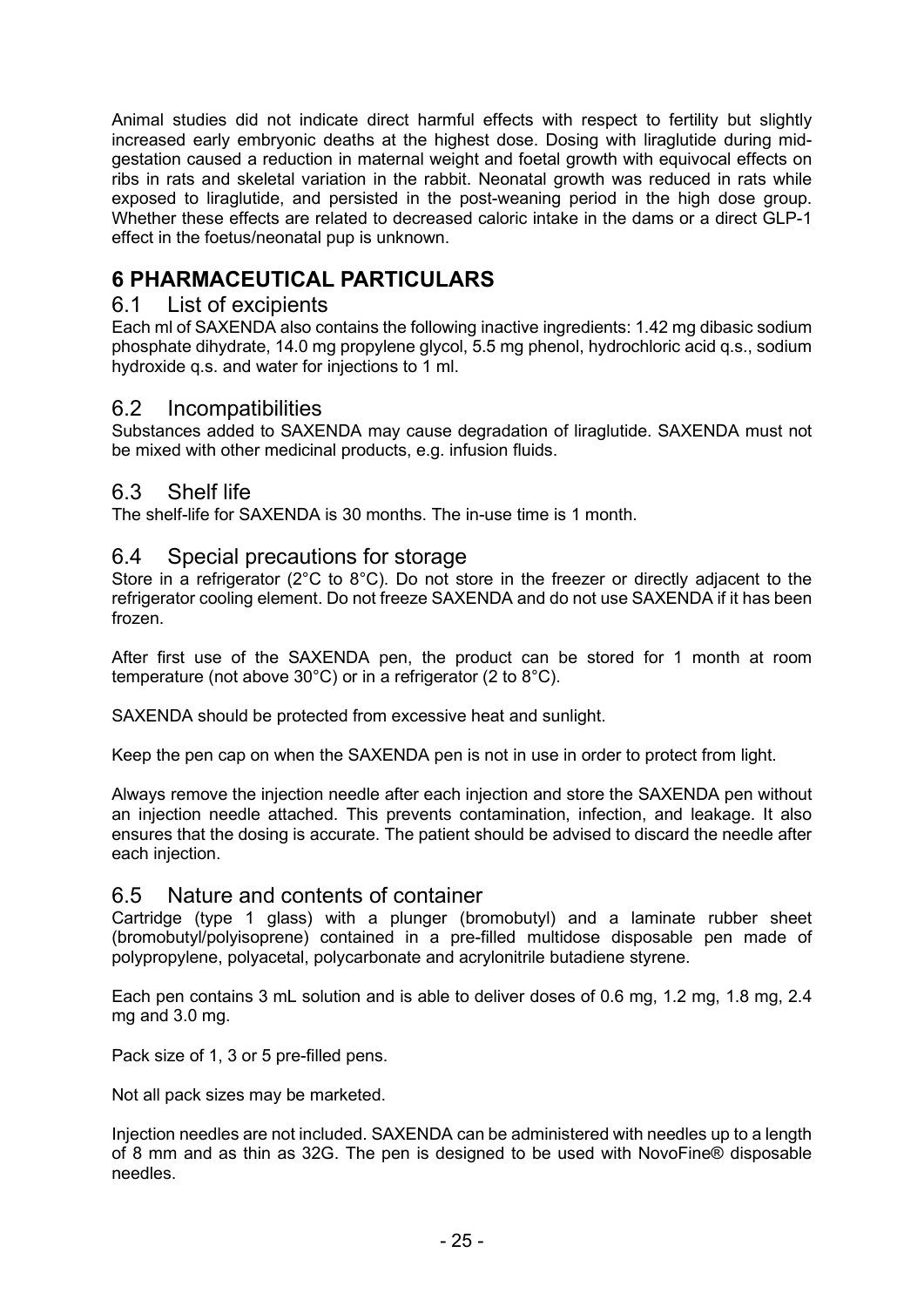## 6.6 Special precautions for disposal

The patient should be advised to discard the injection needle in accordance with local requirements after each injection and store the SAXENDA pen without an injection needle attached. This may prevent blocked needles, contamination, infection, leakage of solution and inaccurate dosing.

# **7 MEDICINE SCHEDULE**

Prescription Medicine.

## **8 SPONSOR**

Novo Nordisk Pharmaceuticals Ltd PO Box 51-268 Pakuranga Auckland

Telephone: (09) 916 5590<br>Fax: (09) 916 5595  $(09)$  916 5595

# **9 DATE OF FIRST APPROVAL**

10 March 2016.

## **10 DATE OF REVISION OF THE TEXT**

27 April 2021 CCDS V11